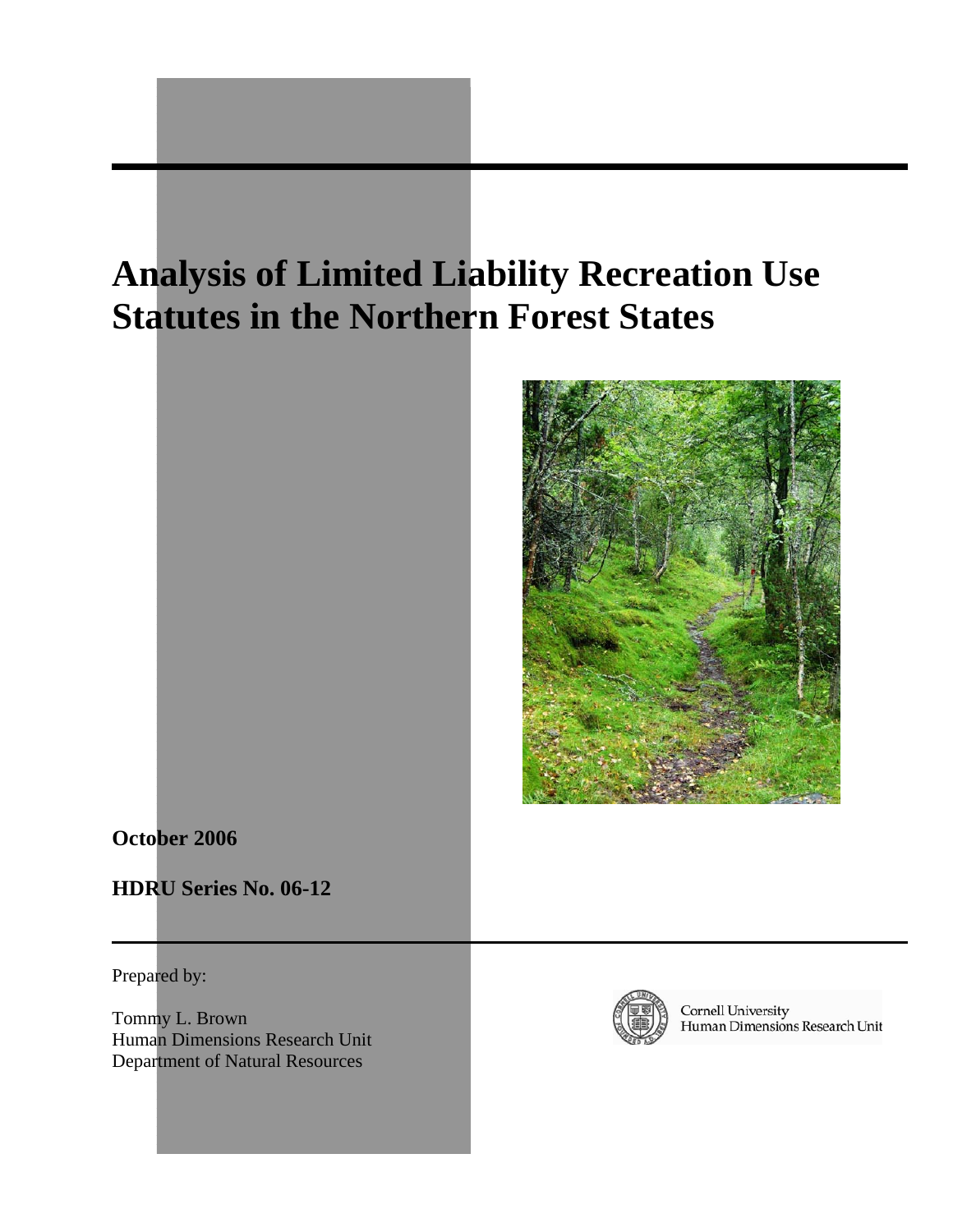# **HUMAN DIMENSIONS RESEARCH UNIT PUBLICATIONS SERIES**

This publication is part of a series of reports resulting from investigations dealing with public issues in the management of wildlife, fish, and other natural resources. The Human Dimensions Research Unit (HDRU) in the Department of Natural Resources at Cornell University studies the social and economic values of wildlife, fish, and other natural resources and the application of such information in management planning and policy. A list of HDRU publications may be obtained by writing to the Human Dimensions Research Unit, Department of Natural Resources, Fernow Hall, Cornell University, Ithaca, NY 14853, or by accessing our World Wide Web site at: http://www.dnr.cornell.edu/hdru.



This report is available electronically at: http://www.dnr.cornell.edu/hdru/PUBS/Hdrupubs.htm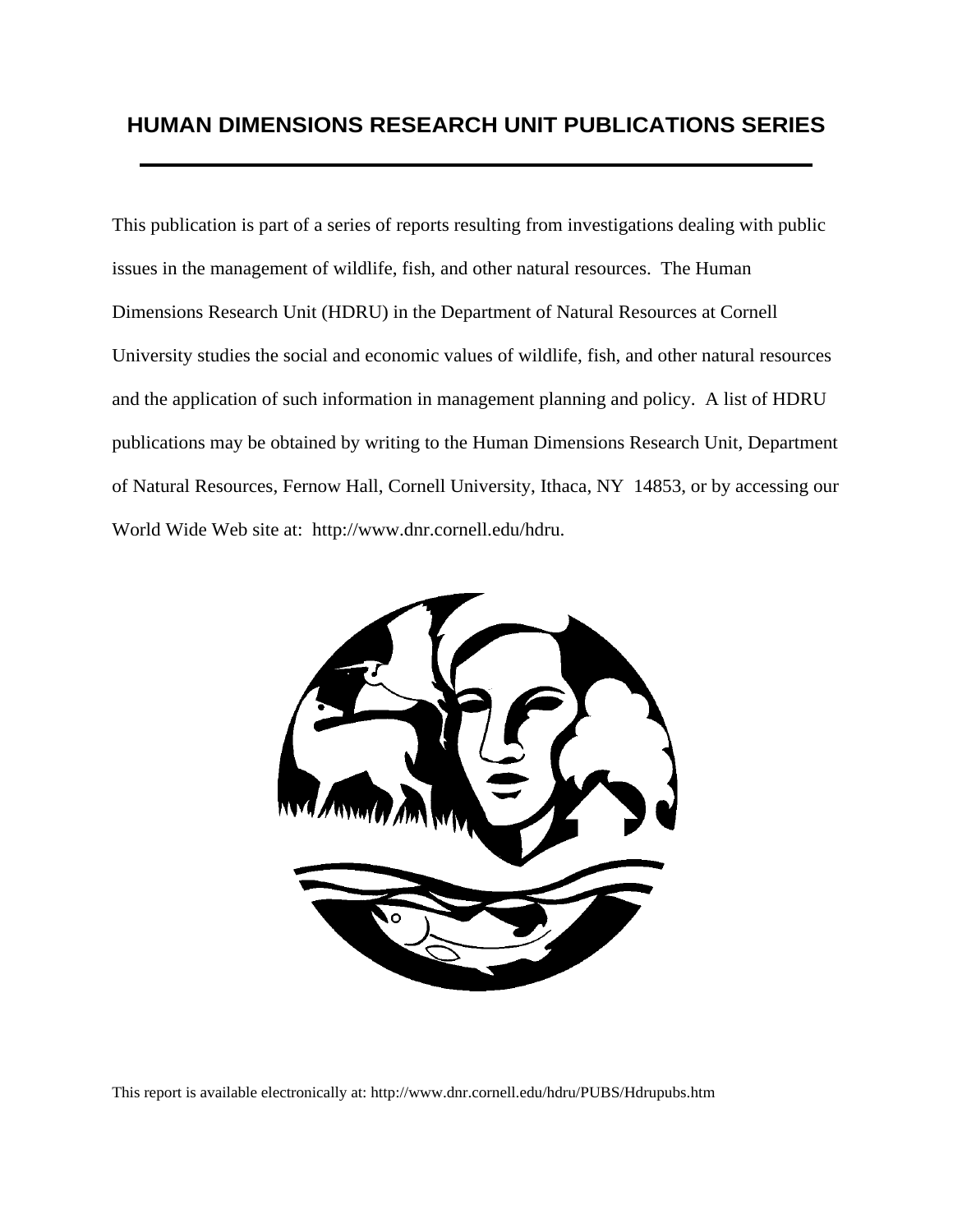### **ABSTRACT**

`

 This publication presents the current limited liability recreation statutes in the Northeastern states and analyzes changes in these statutes over the last 15 years or so. Particular attention is given to the Northern Forest States of New York, Vermont, New Hampshire, and Maine. For these four states, court cases have been reviewed as well as the state statutes. A comparison of the statutes across states, with court cases serving as a background, allows the author to provide an appraisal of the status of the statutes in each of the four states and to offer suggestions for changes that would broaden or solidify the coverage of the statutes in the Northern Forest states. Major changes that have occurred in some states over the last 15 years include (1) broadening coverage of the statutes to include not only recreation activities but also trail construction and maintenance as well as a variety of other scientific, research, educational, and aesthetic uses; and (2) allowing the owner or occupant to receive some compensation and still have limited liability immunity under the statute.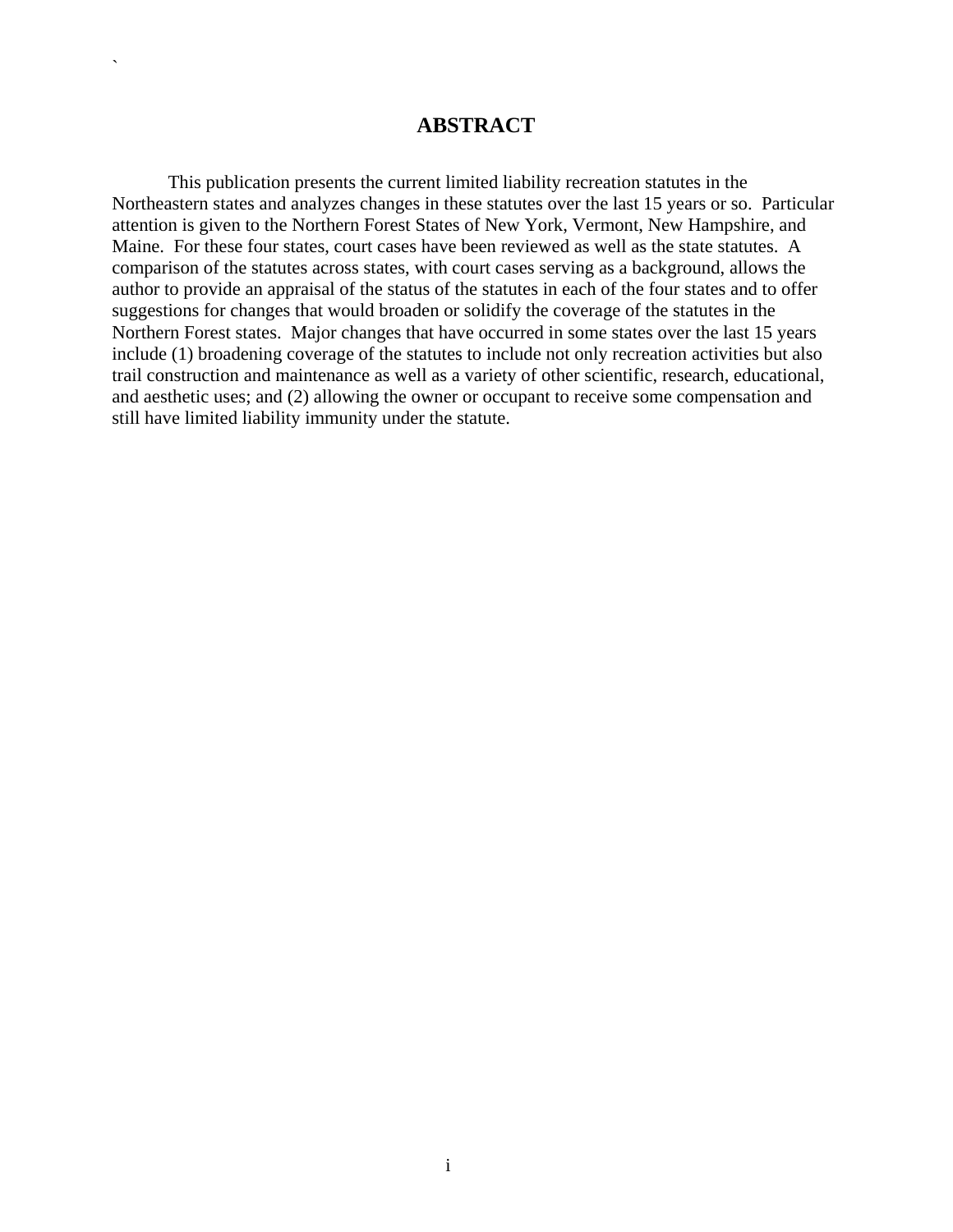### **ACKNOWLEDGMENTS**

`

 This study is one product of a grant from the Northeastern States Research Cooperative (NSRC), a competitive grant program for Northern Forest research, jointly directed through The Rubenstein School of Environment and Natural Resources at the University of Vermont, the USDA Forest Service Northeastern Research Station Hubbard Brook Project, and the College of Natural Sciences, Forestry and Agriculture at the University of Maine. Federal funding for the program is made available through the efforts of U.S. Senators Patrick Leahy (VT), Judd Gregg (NH), Olympia Snowe (ME) and Susan Collins (ME). The NSRC continues to work to add New York to the partnership, which would expand the research programs to include studies of biodiversity and protected areas management.

 Appreciation is extended to Stephen K. Hill, Staff Attorney for the Vermont Department of Fish and Wildlife, for his review and helpful comments. Neil Woodworth, Executive Director and Counsel for the Adirondack Mountain Club, who has extensive experience with New York's General Obligations Law 9-103, provided useful commentary and documentation on the lack of consistency of New York's Appellate Courts as to whether trail maintenance workers are covered under this statute. Appreciation is also extended to Dr. John Major, Chief of the Bureau pf Wildlife, New York State Department of Environmental Conservation, and to Dr. John Daigle, Associate Professor of Forest Recreation Management at the University of Maine, for their reviews of a draft manuscript.

 Final formatting of this report was provided by Margie Peech of Cornell's Human Dimensions Research Unit.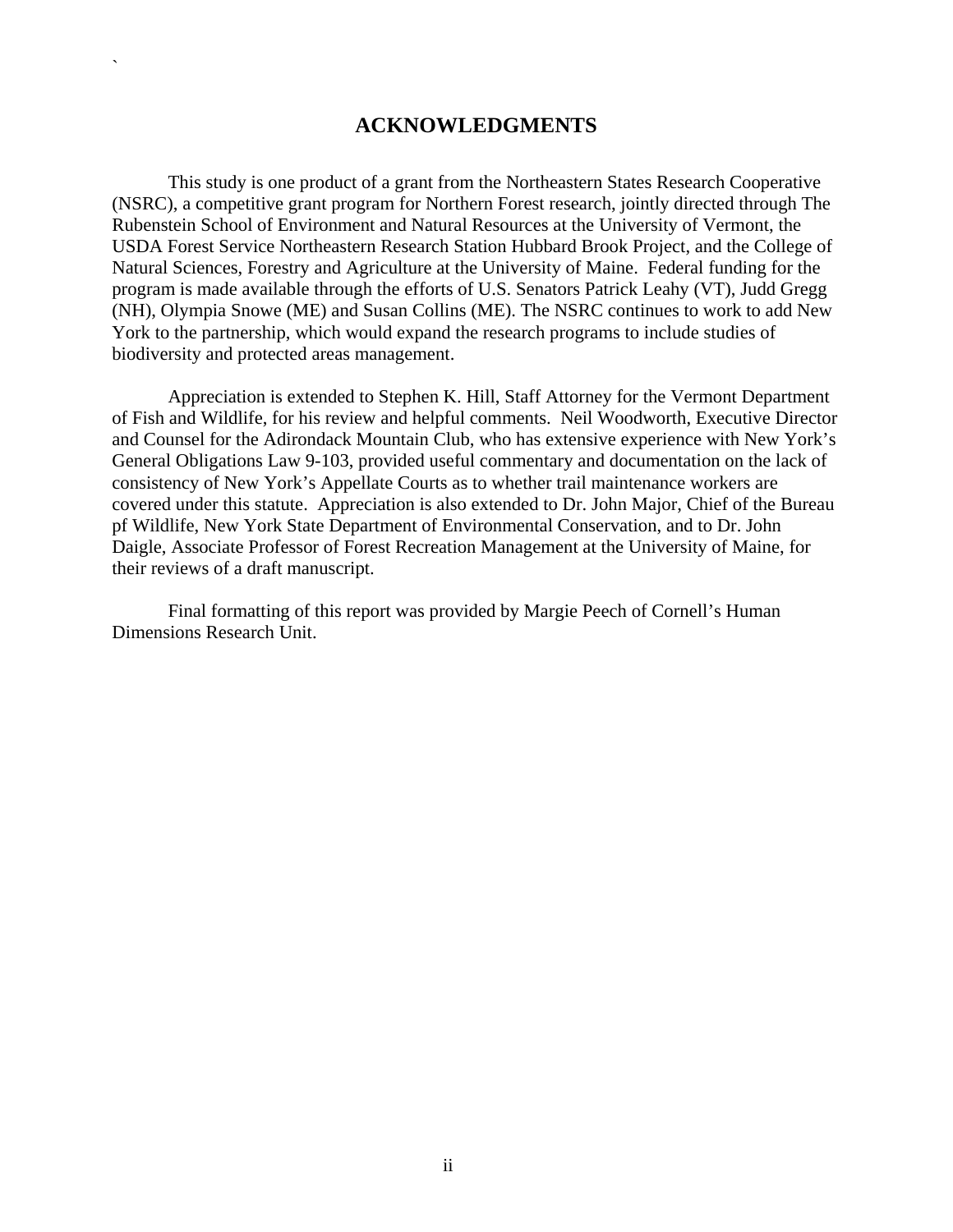# **TABLE OF CONTENTS**

 $\hat{\mathbf{v}}$ 

| ADDITIONAL PROTECTION OFFERED BY STATUTES OF |  |
|----------------------------------------------|--|
|                                              |  |
|                                              |  |
|                                              |  |
|                                              |  |
|                                              |  |
|                                              |  |
|                                              |  |
|                                              |  |
|                                              |  |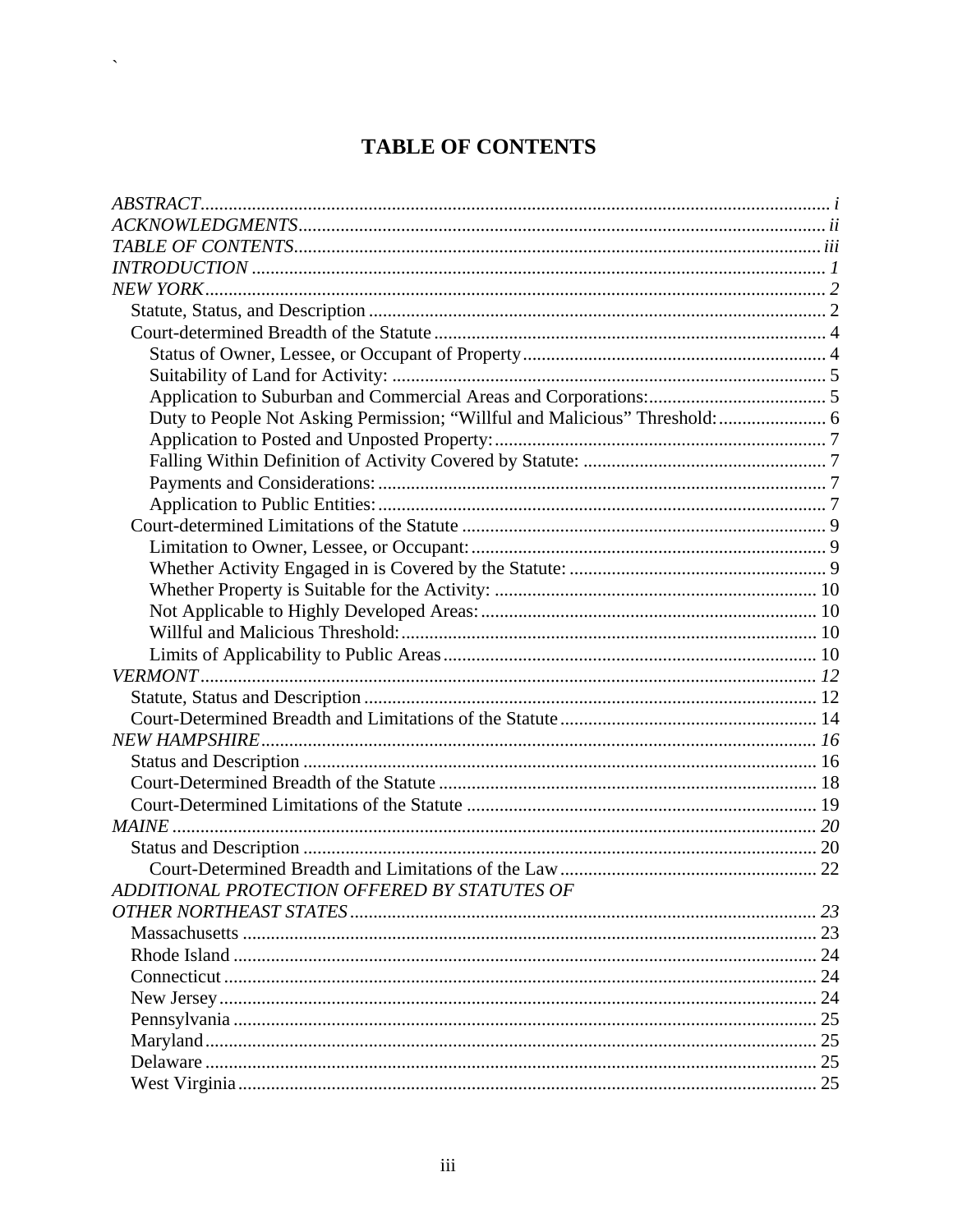# ANALYSIS AND FUTURE CONSIDERATIONS FOR

 $\zeta_{\rm{max}}$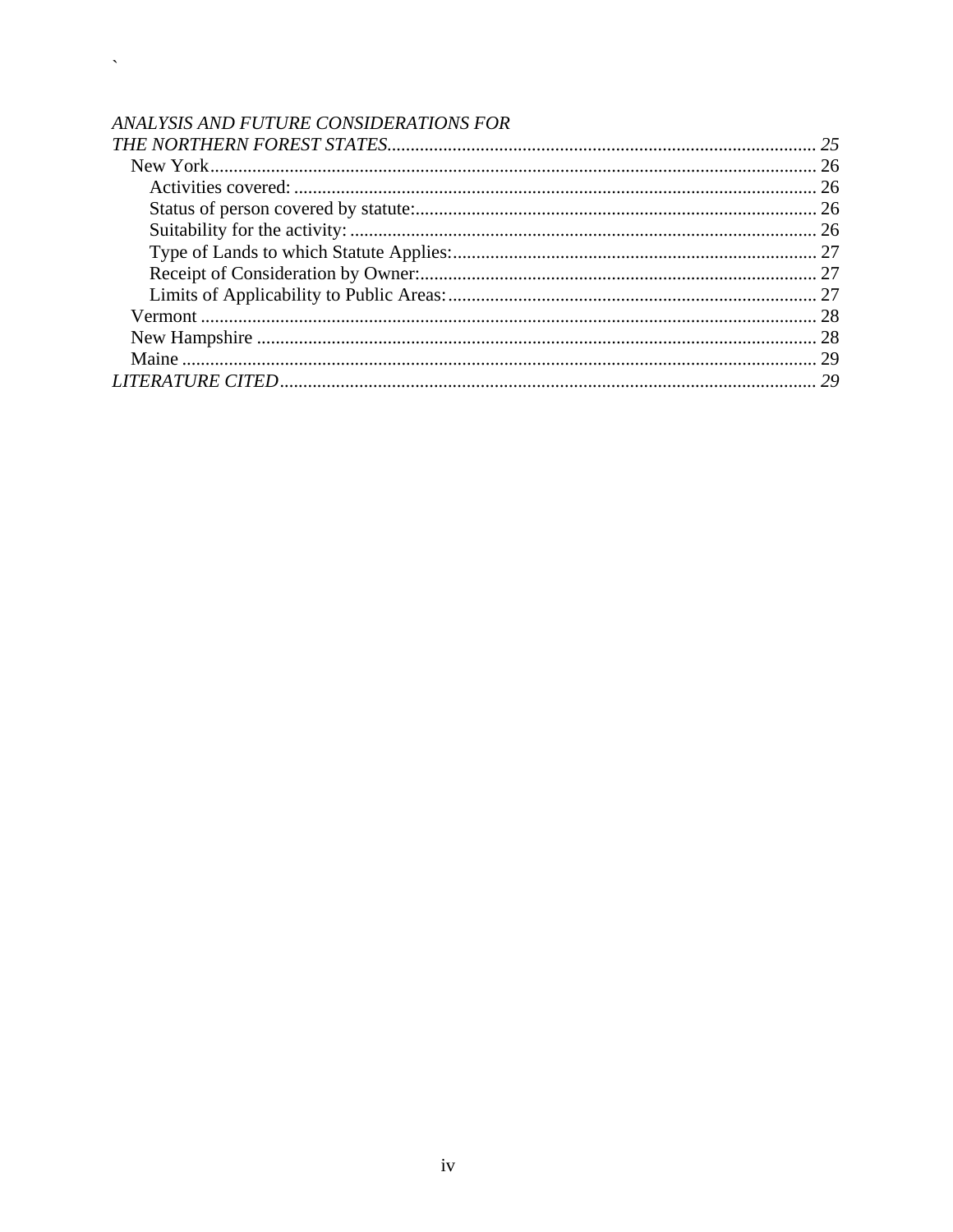### **INTRODUCTION**

For many decades sportspersons have depended heavily on private lands for recreation. Because of the variety of habitat on private lands, including cropped land, fallow fields, brush, and woodlots, game has typically been more abundant on private than public lands, and most hunting has occurred on private lands (Decker and Brown 1979). Private land access has also been important historically for fishing, and most states in the Northeast have had programs for several decades in which easements have been purchased from private owners to allow access to rivers, streams, and lakes for fishing.

 More recently, access to private lands has become increasingly important in the Northern Forest states (Maine, New Hampshire, Vermont, and New York) for trails for hiking, snowmobiling, cross-country skiing, and use of all-terrain vehicles. For these activities, trails of many miles are often needed, and such trails in most cases can be developed only if parts of them pass through private lands. In other situations, access to private land is needed for portaging canoes and kayaks and for a variety of other types of outdoor recreation. The need for private lands for recreation is important not only to recreationists themselves. The supply of lands available for recreation also has economic importance to local communities; it affects businesses that serve both local residents and tourists who visit areas of the Northern Forests to participate in outdoor activities.

 Gaining access to private lands for recreation has been a problem for multiple reasons. Landowners want some control over who uses their property and when it is used. Many owners either have direct experience, or know another owner who has experienced damage to their property from hunters or other recreationists (Siemer and Brown 1993). Beyond these concerns, a major obstacle to gaining access to private lands for recreation has been the liability (both perceived and real) that landowners potentially face for recreationists who are injured on their property. State legislatures have realized that landowners who allow recreationists on their property are providing a public service, and they began in the 1950s and 1960s to pass legislation limiting the liability of landowners who allow recreationists on their property free of charge or other considerations. All states now have such statutes, and the statutes in many states have been amended over the years to cover additional types of recreation and other non-commercial uses.

 The objective of this study was to examine the current recreation use statutes of the four Northern Forest States to analyze the extent of their liability coverage, and to suggest additional refinements or amendments that would be useful to provide further protection to landowners. Recreation use conflicts, posting of private lands, and the importance of recreational access to private lands was examined in the Northern Forest states over a decade ago (Brown 1994), but has not been examined comprehensively since then. Several states have amended their statutes in the intervening years.

 The focus of this effort is on access to private lands, but because the New York statutes provide some protection for public lands, analysis of that protection is also included in this study. The analysis uses two primary tools:

1. A comparative analysis of coverage in the four Northern Forest States and other northeastern states (whose case law is not analyzed as it is for the Northern Forest states), and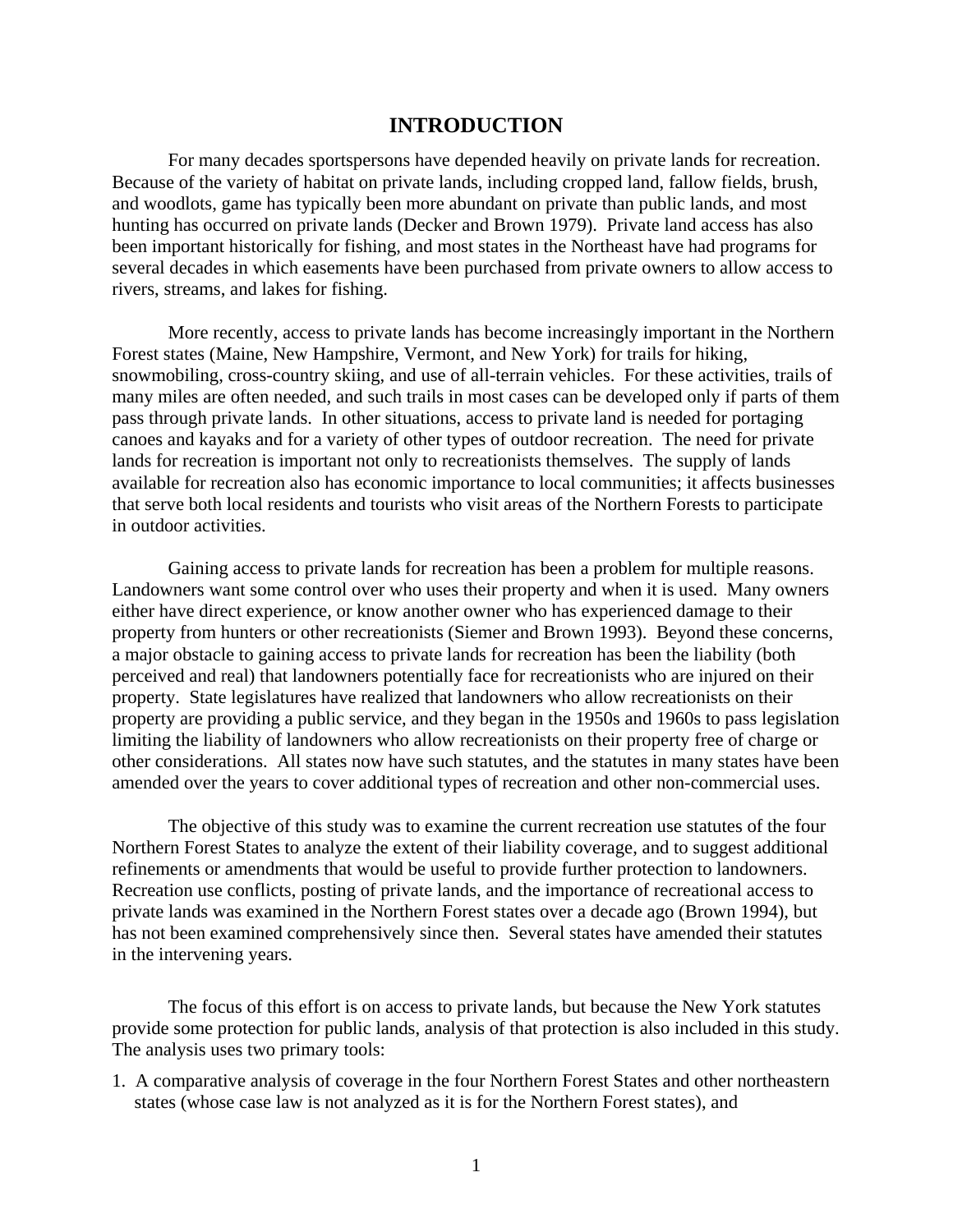2. An analysis of more recent court cases for the Northern Forest states. The inclusive dates of this analysis vary by states because the dates of modification of each state's recreation use statues vary. However, relevant court cases for each state were examined at least from 1990 to the present. An analysis of these court cases demonstrates (1) situations in which the statutes were ruled to be in effect and a summary judgment or other action was declared in favor of the defendant landowner; and (2) situations that the courts deemed to be beyond the coverage of the recreational use statutes. It is not clear from these court cases whether subsequent suits were brought and owners were found liable, but these cases help demonstrate the limits to the statutes in each state.

 Based on these analyses, suggestions are made for future considerations each state might wish to consider if it wishes to provide additional types of liability protection for landowners and others who have the authority to make decisions about access, or to fill in some of the gaps that courts have ruled that the current statutes do not cover.

 This analysis is limited to the state-level recreation use statutes, and to cases that have been decided in state courts. It is likely that the majority of cases are settled out of court. This analysis also does not include cases from federal properties such as national parks and national forests. However, a cursory review of federal district court records between 1990 and 2006 involving Acadia National Park, the Green Mountain National Forest, and the White Mountain National Forest, revealed only two cases involving injury from a recreation activity.

### **NEW YORK**

#### **Statute, Status, and Description**

 New York became the second state in the nation, after Michigan, and passed its initial limited liability statute under the Conservation Law in 1956, providing basic liability protection to owners who allowed hunting, fishing, trapping, and training of dogs on their property. General Obligations Law (GOL) 9-103 has existed in its basic form since 1963. Additional recreation and other activities have been added, as well as a special section pertaining to farms, in more recent years. GOL 9-103 has not been amended since 1984, although amendments are proposed in the New York Legislature nearly every year.

### *GENERAL OBLIGATIONS LAW ARTICLE 9. OBLIGATIONS OF CARE TITLE 1. CONDITIONS ON REAL PROPERTY*

*NY CLS Gen Oblig § 9-103 (2006)* 

*§ 9-103. No duty to keep premises safe for certain uses; responsibility for acts of such users* 

 *1. Except as provided in subdivision two,*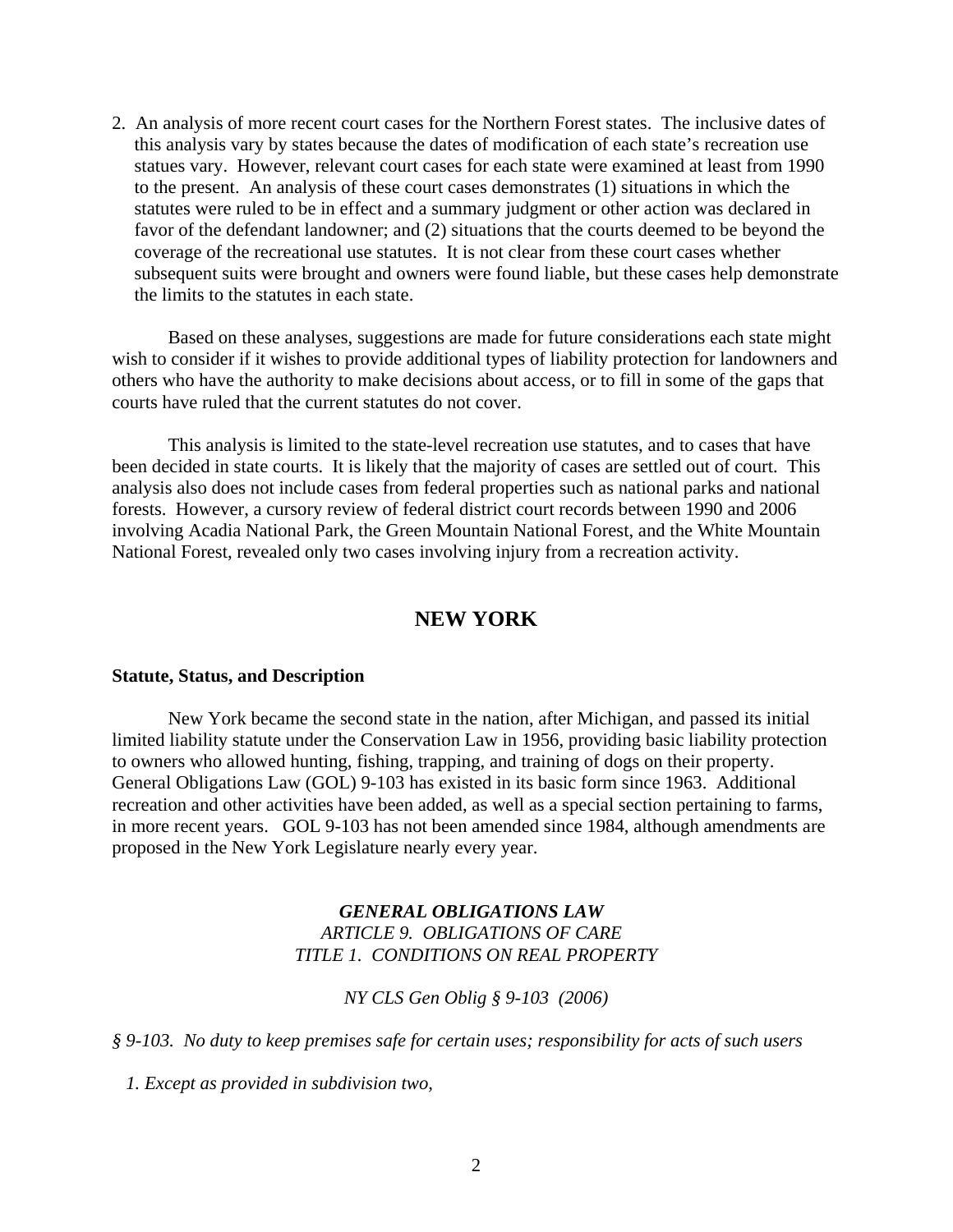*a. an owner, lessee or occupant of premises, whether or not posted as provided in section 11- 2111 of the environmental conservation law, owes no duty to keep the premises safe for entry or use by others for hunting, fishing, organized gleaning as defined in section seventy-one-y of the agriculture and markets law, canoeing, boating, trapping, hiking, cross-country skiing, tobogganing, sledding, speleological activities, horseback riding, bicycle riding, hand gliding, motorized vehicle operation for recreational purposes, snowmobile operation, cutting or gathering of wood for non-commercial purposes or training of dogs, or to give warning of any hazardous condition or use of or structure or activity on such premises to persons entering for such purposes;* 

*b. an owner, lessee or occupant of premises who gives permission to another to pursue any such activities upon such premises does not thereby (1) extend any assurance that the premises are safe for such purpose, or (2) constitute the person to whom permission is granted an invitee to whom a duty of care is owed, or (3) assume responsibility for or incur liability for any injury to person or property caused by any act of persons to whom the permission is granted.* 

*c. an owner, lessee or occupant of a farm, as defined in section six hundred seventy-one of the labor law, whether or not posted as provided in section 11-2111 of the environmental conservation law, owes no duty to keep such farm safe for entry or use by a person who enters or remains in or upon such farm without consent or privilege, or to give warning of any hazardous condition or use of or structure or activity on such farm to persons so entering or remaining. This shall not be interpreted, or construed, as a limit on liability for acts of gross negligence in addition to those other acts referred to in subdivision two of this section.* 

*2. This section does not limit the liability which would otherwise exist* 

*a. for willful or malicious failure to guard, or to warn against, a dangerous condition, use, structure or activity; or* 

*b. for injury suffered in any case where permission to pursue any of the activities enumerated in this section was granted for a consideration other than the consideration, if any, paid to said landowner by the state or federal government, or permission to train dogs was granted for a consideration other than that provided for in section 11-0925 of the environmental conservation law; or* 

*c. for injury caused, by acts of persons to whom permission to pursue any of the activities enumerated in this section was granted, to other persons as to whom the person granting permission, or the owner, lessee or occupant of the premises, owed a duty to keep the premises safe or to warn of danger.* 

*3. Nothing in this section creates a duty of care or ground of liability for injury to person or property.* 

\*\*\*\*\*\*\*\*\*\*\*\*\*\*\*\*\*\*\*\*\*

 GOL 9-103 lists the specific activities that are covered. The law protects owners and lessees/occupants of premises who do not accept a "consideration" for allowing recreational use,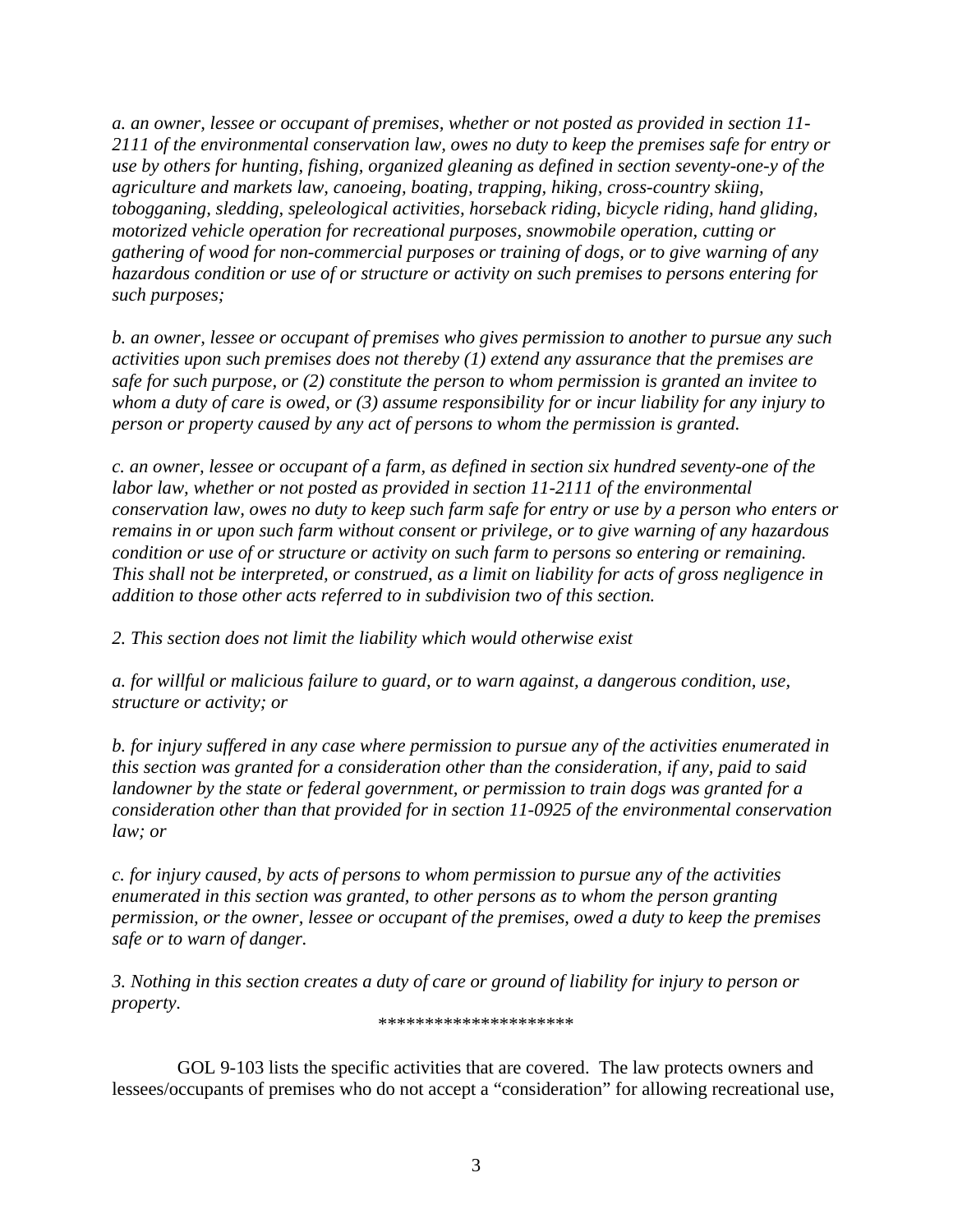except that it allows considerations to be given by the state or federal government. A separate section protects owners and lessees of farms from users and does not appear to restrict uses to the above list of activities.

 GOL 9-103 indicates that property owners who give permission for their lands to be used does not extend any assurance that the property is safe for such use, and that extending permission does not elevate the user to the status of an invitee. The law holds except for cases of "willful or malicious failure to guard or to warn against a dangerous condition, use, structure, or activity," and for situations in which a recreationist who was given permission causes injury to a person for whom the owner or lessee owed a duty of care (i.e., a paying customer or other person under the care of the owner, but not another recreationist or person in one of the above categories for which the GOL indicates the owner does not owe a duty of care).

 Unlike the statutes of many other states, GOL 9-103 contains no statement indicating the extent of coverage to municipalities, counties, and to the state for lands and waters managed by those entities. As a result, many of the court cases pertaining to GOL 9-103 have involved a public owner. Through these cases, New York courts now have a considerable history of establishing the intent of the initial legislation as applied to public entities and the degree of care public entities owe to recreationists under specific circumstances.

### **Court-determined Breadth of the Statute**

 GOL 9-103 has held up well against court challenges for activities specifically covered by the statute. This review will be limited to cases that have been heard after the last amendment to the GOL in 1984.

#### **Status of Owner, Lessee, or Occupant of Property**

The presence of the corporate operator of a landfill on the property was sufficient for him to qualify as an "occupant" of the premises and to qualify for immunity under the GOL (James v Metro N. Commuter R. R. (1990), 166 AD2d 266).

Whether or not trail construction and maintenance groups qualify as occupants is unclear. In Bush v. Valley Snow Throwers Inc. of Lewis County, the Court ruled that Valley Snow Throwers of Lewis County Inc. is a private not-for-profit group that maintained snowmobile trails free of charge to the public. They are clearly authorized to be on the property for the purpose of maintaining the trail, and this authorized presence is sufficient to meet the meaning of "occupant" in the (GOL) statute. Thus, in the case of a snowmobile accident at a point where Valley Snow Throwers had re-routed the trail, Valley Snow Throwers was found to be protected by GOL 9-103 (Supreme Court of New York, Lewis County (2004), NY Slip Op 24555; 7 Misc. 3d 285; 790 N.Y.S.2d 350; Appeal upheld (Supreme Court of New York, Appellate Division, Fourth Department 2006; NY Slip Op 2063; 27 A.D.3d 1177; 810 N.Y.S.2d 694; 2006 N.Y. App. Div. Lexis 3319). The same Court ruled that the entity maintaining a designated snowmobile trail on unplowed roads qualified as an occupant (Blount v. Town of West Turin (2003), Supreme Court of New York, Lewis County; 195 Misc. 2d 892; 759 N.Y.S.2d 851.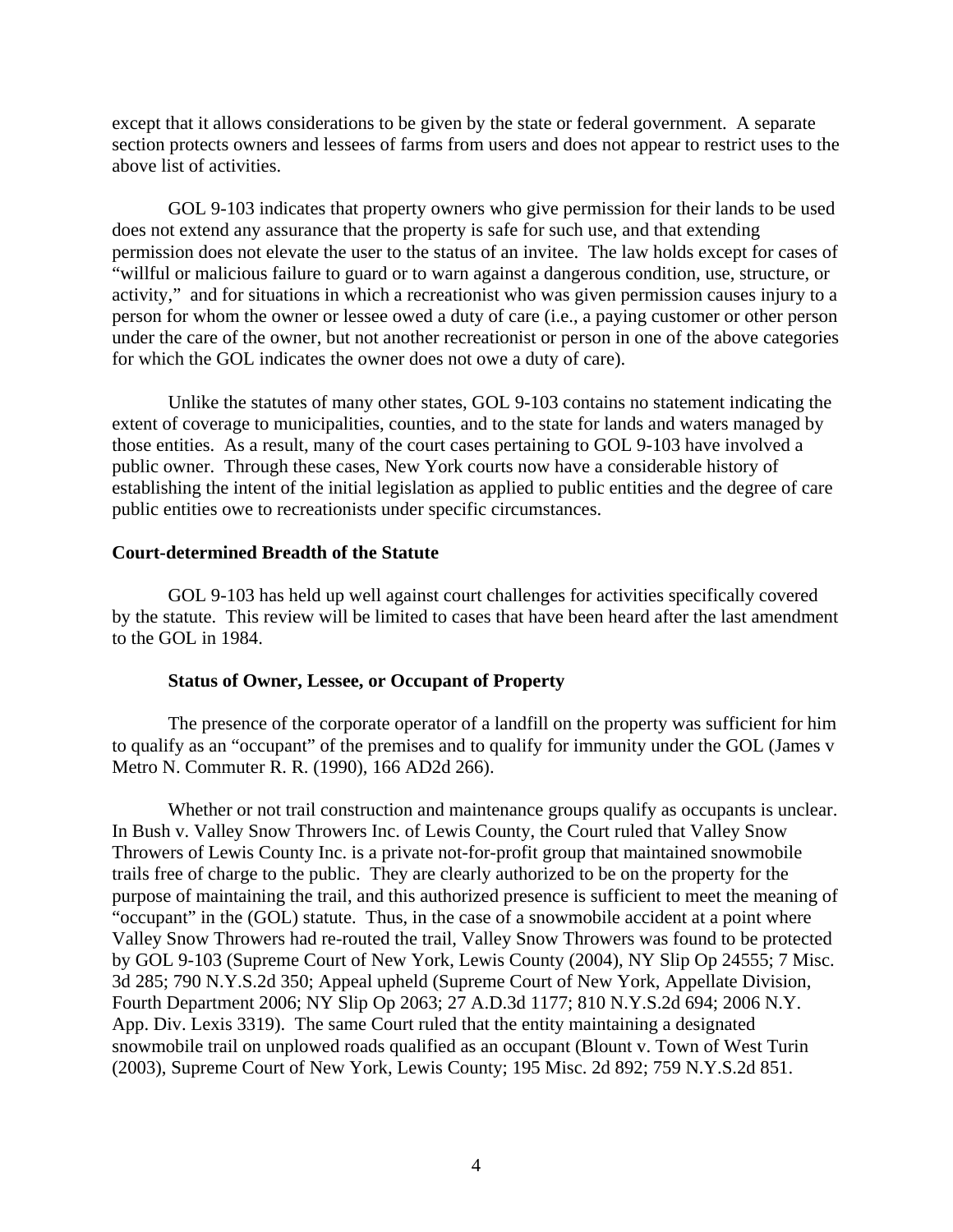However, this was not the ruling in a case where the plaintiff was injured while biking when he fell off a footbridge that he claimed to be in disrepair. While the Court decided in favor of the defendant on the ground that they had not maintained the footbridge, which was on the Bethpage Parkway right-of-way maintained by the State and that the defendant was not specifically responsible for doing so, the Court of Appeals ruled that the Long Island Greenbelt Trail Conference, Inc. (LIGTC) did not qualify as an occupier (Rosen v. LIGTC, Inc. (2006), Court of Appeals of New York, 6 N.Y. 3rd 703; 844 N.E.2d 790; 811 N.Y.S.2d 335, ). This implies that had an injury occurred in an area where LIGTC had done specific maintenance, they might not have been accorded the protection of GOL 9-103.

#### **Suitability of Land for Activity:**

A hunter of woodchucks struck and killed by a bull at a dairy farm was ruled to have gone into the pasture where the bull was located and to have assumed the risks of doing so. The area was deemed suitable for hunting and the owner was deemed to be protected by the GOL (Olson v Brunner (1999, 4th Dept) 261 AD2d 922, 689 NYS2d 833, app den 94 NY2d 759, 705 NYS2d 6, 726 NE2d 483).

 Portions of a property operated as a landfill were ruled physically conducive to motorbiking so as to satisfy the first element of test for determining suitability of property for application of GOL 9-103 in a personal injury action arising from a motorbiking accident, where the plaintiff provided "abundant evidence" of past recreational use of the landfill for motorbiking (Albright v Metz (1996) 88 NY2d 656, 649 NYS2d 359, 672 NE2d 584).

 In Bragg v. Genessee Agricultural Society (1994, 84 NY2d 544, 620 NYS2d 322), the Court ruled that suitability of the property for an activity should be looked at from viewing the property generally and not one specific portion of the property. Thus, GOL 9-103 was found applicable for property containing an abandoned railway bed suitable for off-road motorcycle operation, even though gravel excavation had left a 10-foot opening in the rail bed.

#### **Application to Suburban and Commercial Areas and Corporations:**

 GOL 9-103, while initially envisioned to apply to undeveloped lands, is not restricted to wilderness, remote, or undeveloped areas (Iannotti v. Consolidated Rail Corp. (1979), 74 NY2d 39, 544 NYS 2d 308, 542 NE2d 621). Commercial properties are not excluded from liability protection, and when properties such as a railroad (in this case) are conducive to public use for several of the listed recreational activities, the Court agreed that use of GOL 9-103 as an inducement for the owner to allow recreational use would further the intent of the statute. The fact that the injured person using his trail bike on the railroad right-of-way was involved in transportation between a shopping area and his home did not eliminate the application of the GOL to the case--the court ruled that the activity was consistent with recreational use as well as transportation.

 The statute was ruled to apply to a commercial golf course that neither encouraged nor discouraged, but allowed its property to be used in winter without charge for tobogganing (Dean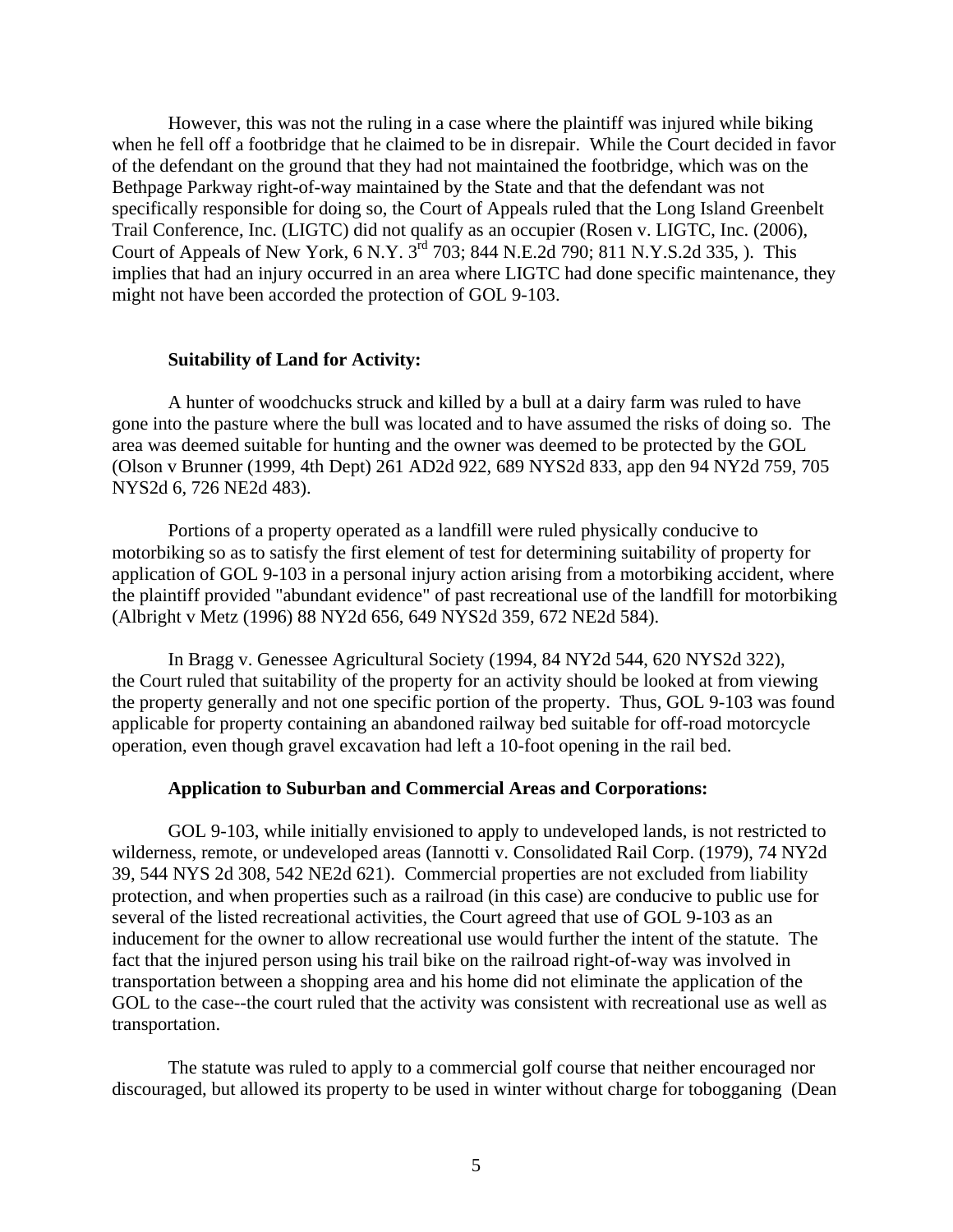v Glens Falls Country Club, Inc. (1991, 3d Dept) 170 App Div 2d 798, 566 NYS2d 104).

 An individual who bought a ski lift ticket to ascend a mountain with the intent of walking down, and who fell and was seriously injured while descending the mountain, was ruled to fall within a normal definition of hiking and the GOL was ruled relevant to the ski resort owner (Cometti v Hunter Mt. Festivals (1997, 3d Dept) 241 AD2d 896, 660 NYS2d 511).

 The Faculty-Student Association at SUNY Fredonia was ruled a private corporation and not a municipality, and therefore fell within the immunity of GOL 9-103 in a case in which a sledder was injured on the property. (Heminway v State Univ. of New York (1997, 4th Dept) 244 AD2d 979, 665 NYS2d 493, app den 91 NY2d 809, 670 NYS2d 403, 693 NE2d 750).

 The fact that a 15 to 20 acre parcel was in a suburban setting was ruled not to be a controlling factor and the statute was ruled applicable to a case in which a child biker was killed by a falling tree (Hirschler v Anco Builders, Inc. (1987, 4th Dept) 126 App Div 2d 971, 511 NYS2d 746). In another case involving a small lot, the GOL was ruled applicable in Suffolk County, where a child was injured riding a bicycle on a make-shift jumping course on an abandoned 60' X 100' vacant lot (Wiggs v Panzer (1992, 2d Dept) 187 AD2d 504, 589 NYS2d 591).

 Erie Boulevard Hydropower, L.P., a hydropower provider, was found to be covered by GOL 9-103 in the case of a kayaking accident on its reservoir, even though a condition of the defendant's operating permit required it to allow boating (Guereschi v. Erie Boulevard Hydropower, L.P. (2005), Supreme Court of New York, Appellate Division, Fourth Department, 19 A.D.3d 1022; 797 N.Y.S.2d 679; 2005 N.Y. App. Div.).

### **Duty to People Not Asking Permission; "Willful and Malicious" Threshold:**

 Recreational "wanderers and wonderers" partaking of activities enumerated in GOL 9- 103 are owed none of usual safekeeping duties imposed on landowners. However, such people must be clearly participating in one of the listed activities for the statute to apply (Farnham v Kittinger (1994) 83 NY2d 520, 611 NYS2d 790, 634 NE2d 162).

 While there is no automatic immunity from landowner liability under GOL9-103 on showing of "willful or malicious" failure to warn, inherent in such exposure to suit is a highthreshold demonstration by the injured party to show willful intent by the landowner, which includes showing of particular, not inferred, malice and willfulness, and not simple negligence (Farnham v Kittinger (1994) 83 NY2d 520, 611 NYS2d 790, 634 NE2d 162).

 Similarly, a landowner's conscious disregard and failure to warn of the obvious hazard of a gravel pit on land known to the owner to be used for recreational motorbiking was not sufficient as a matter of law to invoke the "willful and malicious" exception to the landowner's immunity under GOL 9-103, where there was no evidence of malice or willful intent on the owner's part (Bragg v Genesee County Agricultural Society (1994) 84 NY2d 544, 620 NYS2d 322).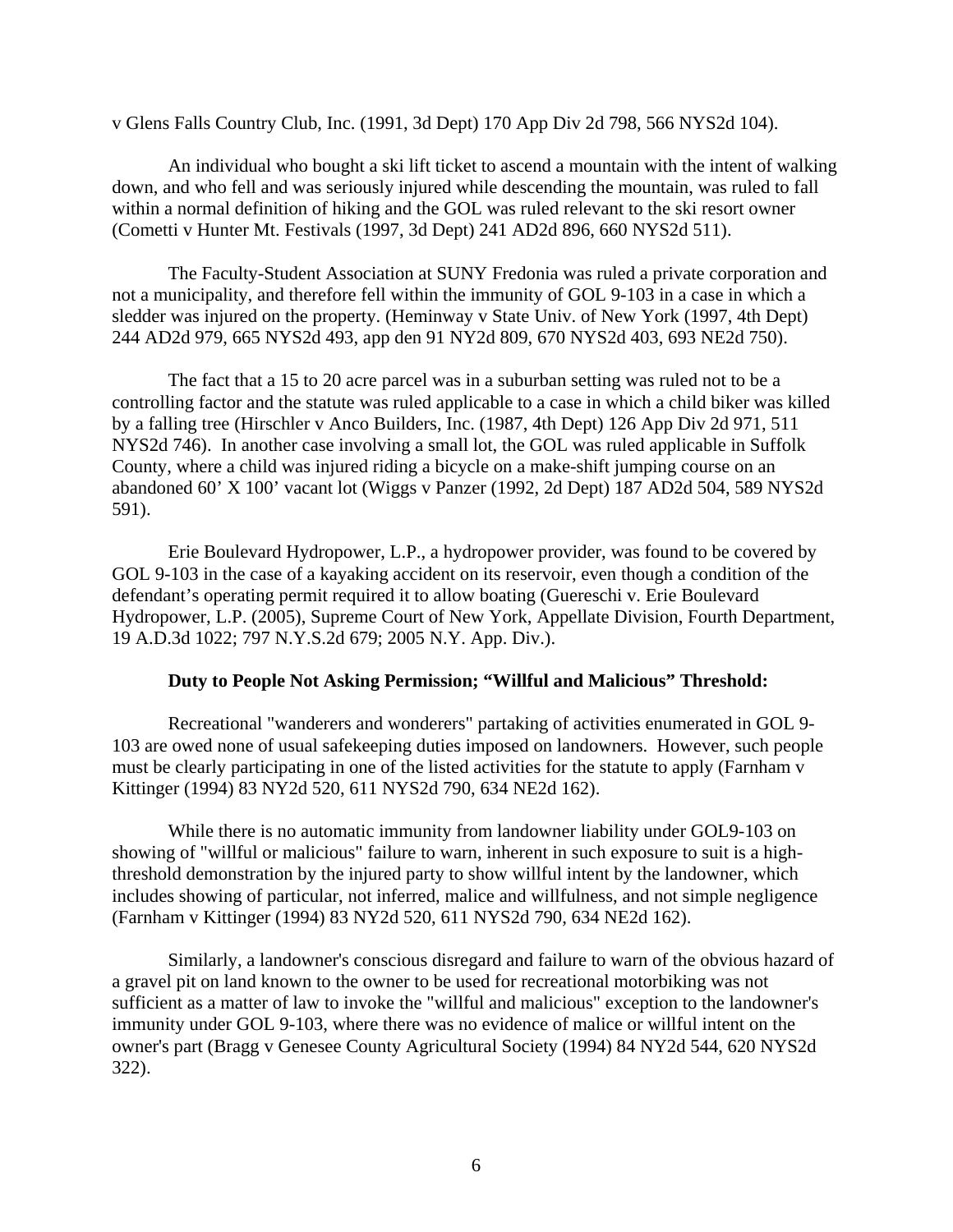In the case of a snowmobile fatality on a trail system on private lands in which a snow grooming association maintained the trail with the permission of the owner, although the groomer changed the location of the trail and failed to post any warning of a trail intersection, the court ruled that this negligence did not rise to the level of willful or malicious, and that the GOL applied to the groomer as an occupant of the property (Bush v Valley Snow Travelers of Lewis County, Inc. (2004, Sup.) 790 NYS2d 350).

### **Application to Posted and Unposted Property:**

 GOL 9-103 holds regardless of whether the property in question is open or posted with No Trespassing signs (Bloom v Brady (1991), 171 AD2d 910, 566 N.Y.S.2d 783; N.Y. App. Div. LEXIS 2618). It also holds even if the owner has previously had trespassers ejected from his property (Hardy v Gullo (1986, 2d Dept) 118 App Div 2d 541, 499 NYS2d 159).

### **Falling Within Definition of Activity Covered by Statute:**

 Where a bicycle rider tried to take a short-cut across a field near dark and rode into a drainage ditch, the Court ruled that bicycling was a covered activity even if the rider was not engaging in recreation, and that moreover there was no indication of malicious or willful intent on the part of the owner of the drainage ditch (Seminara v Highland Lake Bible Conference, Inc. (1985, 3d Dept) 112 App Div 2d 630, 492 NYS2d 146).

 In another case involving a listed activity but one not being engaged in for a recreational purpose, the GOL was ruled to cover a situation in which a neighbor adjacent to an abandoned railroad right-of-way had built an ice and snow barrier to slow down ATV traffic. An ATV user was killed and the property owner (Owasco River Railway Inc.) was sued. The GOL was deemed to apply even though the ATV user was not riding for recreational purposes. (Gardner v Owasco River Ry., Inc. (1988, 3d Dept) 142 App Div 2d 61, 534 NYS2d 819, app den 74 NY2d 606, 544 NYS2d 820, 543 NE2d 85).

 Also, in Cometti v Hunter Mt. Festivals, referred to above, a person who bought a ski lift ticket to the top of the mountain to facilitate walking down, and who was injured while descending, was ruled to fall within the definition of hiking.

### **Payments and Considerations:**

 That GOL 9-103 does not apply when a consideration is paid was ruled to extend to include a sportsman's club in which members pay an initial fee plus a monthly fee for activities that include cutting wood on the property, even though the plaintiff was a guest and not a paying member (Schoonmaker v Ridge Runners Club 99, Inc. (1986, 3d Dept) 119 App Div 2d 858, 500 NYS2d 562).

### **Application to Public Entities:**

 Understanding the applicability of GOL9-103 to the public sector is important because public entities in New York generally can be sued for acts of negligence. The NY Court of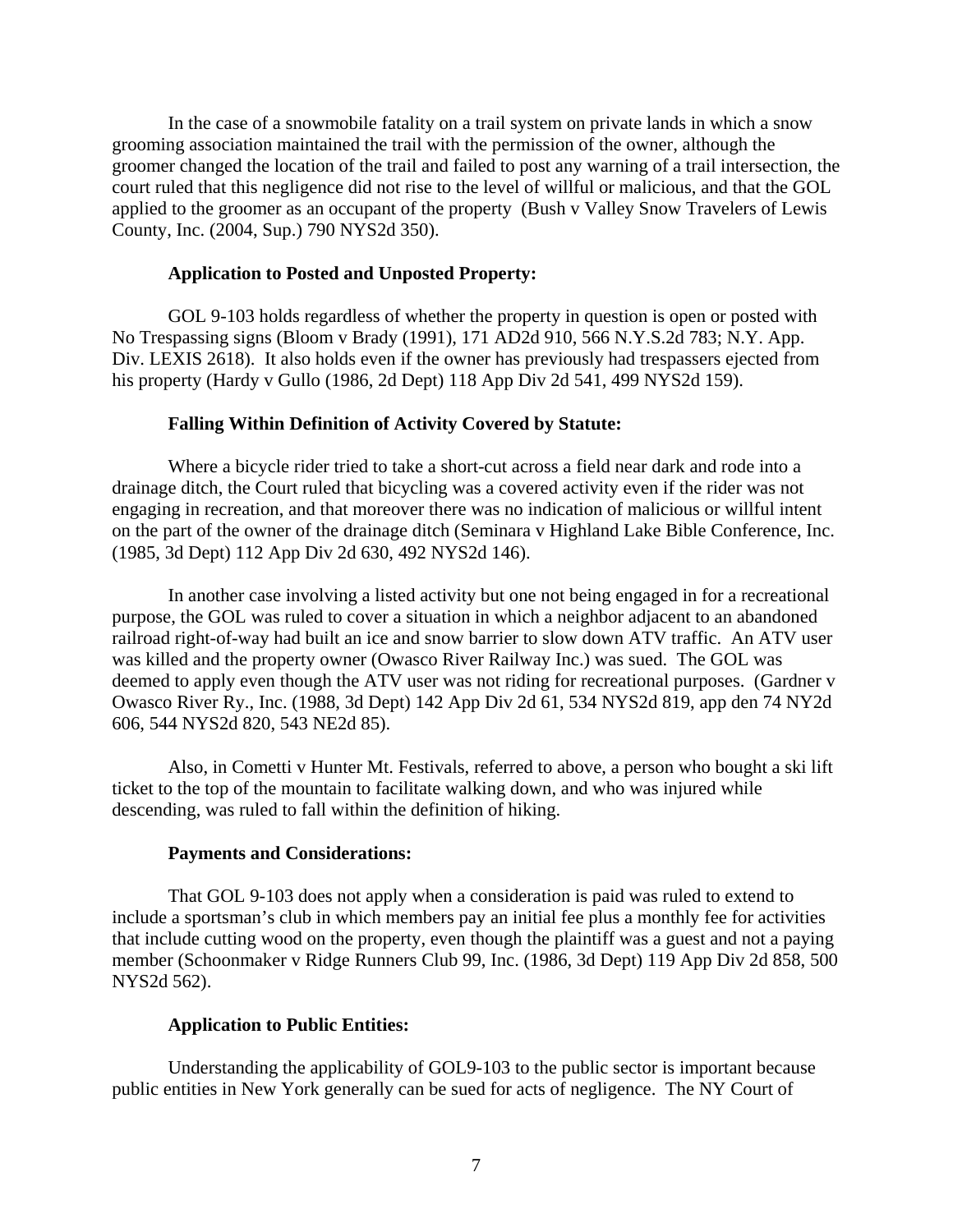Claims Act, Section 8, establishes that the State of New York waives its immunity from liability and agrees to have its liability determined in similar manner as for actions taken against individuals and corporations. Also, the General Municipal Law, Article 4, Section 50 e and i, establishes procedures for presenting tort claims against a county, city, town, village, fire district, or school district.

 GOL 9-103 has been ruled by the courts to have limited application to public lands. Those that are undeveloped, unimproved, and unsupervised have generally been found to be subject to GOL 9-103. In other situations involving winter activities on lands developed and supervised only for summer activities, GOL 9-103 also has been found to apply.

 The role of the landowner in respect to the public's use was ruled to be important in determining whether and when the GOL could be applied to state lands. The statute was deemed to apply to a state park in the case of injury to a cross-country skier because the state did not maintain cross-country trails, provide supervision in winter, or charge an access fee (Stento v State (1997, 3d Dept) 245 App Div 2d 771, 665 NYS2d 471, app den (1998) 92 NY2d 802, 677 NYS2d 72, 699 NE2d 432). The GOL was also ruled applicable to an undeveloped state park in the case of a hiker's fall at the park, in that the plaintiffs failed to show why the statute should not apply in that case (Myers v State (2004, App Div, 4th Dept) 782 NYS2d 326).

 Similar logic was used by the Courts in applying the GOL to the NYS Canal Corp. in the case of an accident involving someone who fell while fishing from a terminal wall. While fishing was allowed, it was not supervised (McCarthy v New York State Canal Corp. (1998, 3d Dept) 244 AD2d 57, 675 NYS2d 254, app den 92 NY2d 815, 683 NYS2d 174, 705 NE2d 1215 and app den sub nom McCarthy v New York State Thruway Auth., 92 NY2d 815, 683 NYS2d 174, 705 NE2d 1215).

 Similarly, the GOL was ruled applicable to the City of Troy, when a sledder was struck and killed by a snowmobiler on a golf course that was not supervised in winter, and in which the City did not actively encourage winter recreation activities there (Perrott v City of Troy (1999, 3d Dept) 261 AD2d 29, 699 NYS2d 783). The GOL was also ruled to be applicable to a bike path used for snowmobiling in winter and owned by the Village of Akron because the Village did not supervise or maintain the trail in winter. Blair v Newstead Snowseekers, Inc. (2003, App Div, 4th Dept) 769 NYS2d 807).

 In the case of a snowmobiling accident on an unplowed town road designated for snowmobile use and maintained by a private non-profit organization, the Court ruled that the municipality was acting in its proprietary role as a landowner, that the activity was unsupervised, and that the municipality as owner was protected by GOL 9-103, as was the "occupant" authorized to maintain the trail (Blount v. Town of West Turin (2003), Supreme Court of New York, Lewis County; 195 Misc. 2d 892; 759 N.Y.S.2d 85).

 GOL 9-103 was ruled to insulate a school district from liability when a 5-year-old child was injured on a toboggan during a weekend day (McGregor v Middletown Sch. Dist. No. 1 (1993, 3d Dept) 190 AD2d 923, 593 NYS2d 609).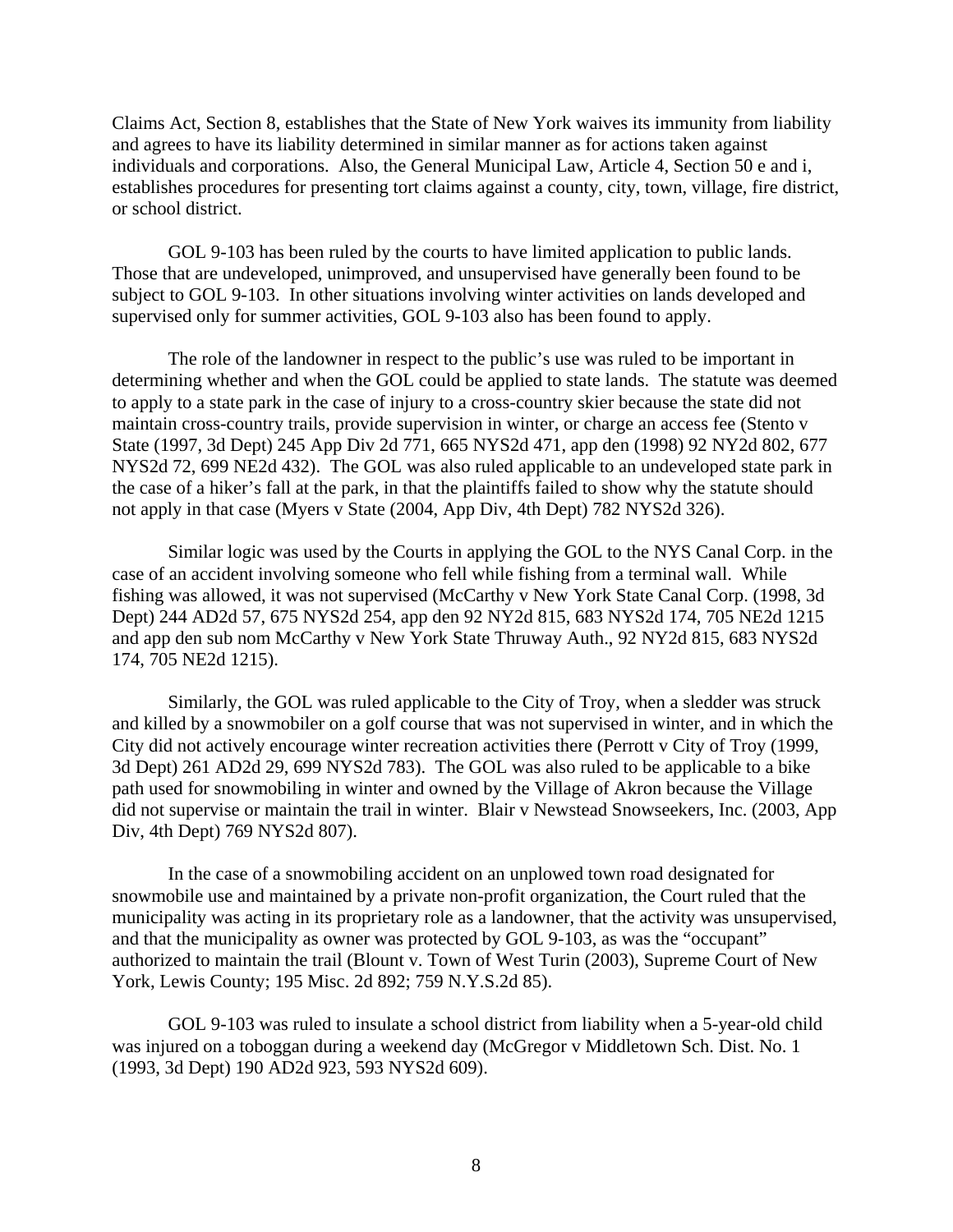In a case where the City of Glens Falls placed a fluorescent chain with streamers across a roadway previously used illegally by snowmobilers, and where a snowmobiler struck the chain and was killed, the court ruled that the GOL was applicable and that plaintiffs failed to demonstrate that any negligence was willful and malicious (McCleary v. City of Glens Falls (2006), NY Slip Op 6122—preliminary).

### **Court-determined Limitations of the Statute**

### **Limitation to Owner, Lessee, or Occupant:**

 GOL 9-103 did not apply to an electric company that placed a guy-wire along a railroad right-of-way where a motorbike rider was injured because the electric company did not qualify as an owner, lessee, or occupant of the premises (Adams v Rochester Gas & Elec. Corp. (1993, 4th Dept) 191 AD2d 960, 594 NYS2d 501).

 Also note the inconsistency of Court rulings as to whether trail construction and maintenance groups qualify as occupiers in the earlier discussion on Court-determined breadth of the statute.

#### **Whether Activity Engaged in is Covered by the Statute:**

 The courts have examined the specified activities covered by the GOL carefully and at times have ruled an individual's activity at the time of an accident to be outside a typical definition of the covered activity, in which case the statute is not applicable. For example, in Gough v. County of Dutchess (1996, Misc. 2d 568; 638 N.Y.S.2d 290), a seven-year-old girl was injured after she walked 500 to 600 feet from a store to play on an unused train trestle, from which she fell and was injured. The court ruled that GOL 9-103 covers only the specific activities mentioned, and that this situation did not meet the definition of hiking. Although the defendant was a county government rather than a private landowner, nothing in the case summary suggests that the court held a higher standard of care for the County in this case than for a private owner.

 The GOL does not apply to situations in which a defendant is not **engaging in** one of the listed activities. A man fishing on the bank of the Hudson River adjacent to a railroad ran to the track in attempt to rescue his dog and was struck by a train. The Court did not allow the Railroad Company the protection of GOL 9-103 because the fishing was not occurring on the railroad property (James v. Metro N. Commuter R. R. (1990), 166AD2d 266). The GOL also does not apply to swimming, which is not a listed activity (Cramer v Henderson (1986, 4th Dept) 120 App Div 2d 925, 120 App Div 2d 926, 503 NYS2d 207).

 Vehicles are now made that can be used either on-road or off-road. An injury to people in such a vehicle off-road does not automatically invoke the statute—some recreational use or intent must be demonstrated (Farnham v Kittinger (1994) 83 NY2d 520, 611 NYS2d 790, 634 NE2d 162). However, if there is a recreational use, the statute holds even for a vehicle such as a Land Rover (Messinger v Festa (1986, 2d Dept) 117 App Div 2d 784, 499 NYS2d 111).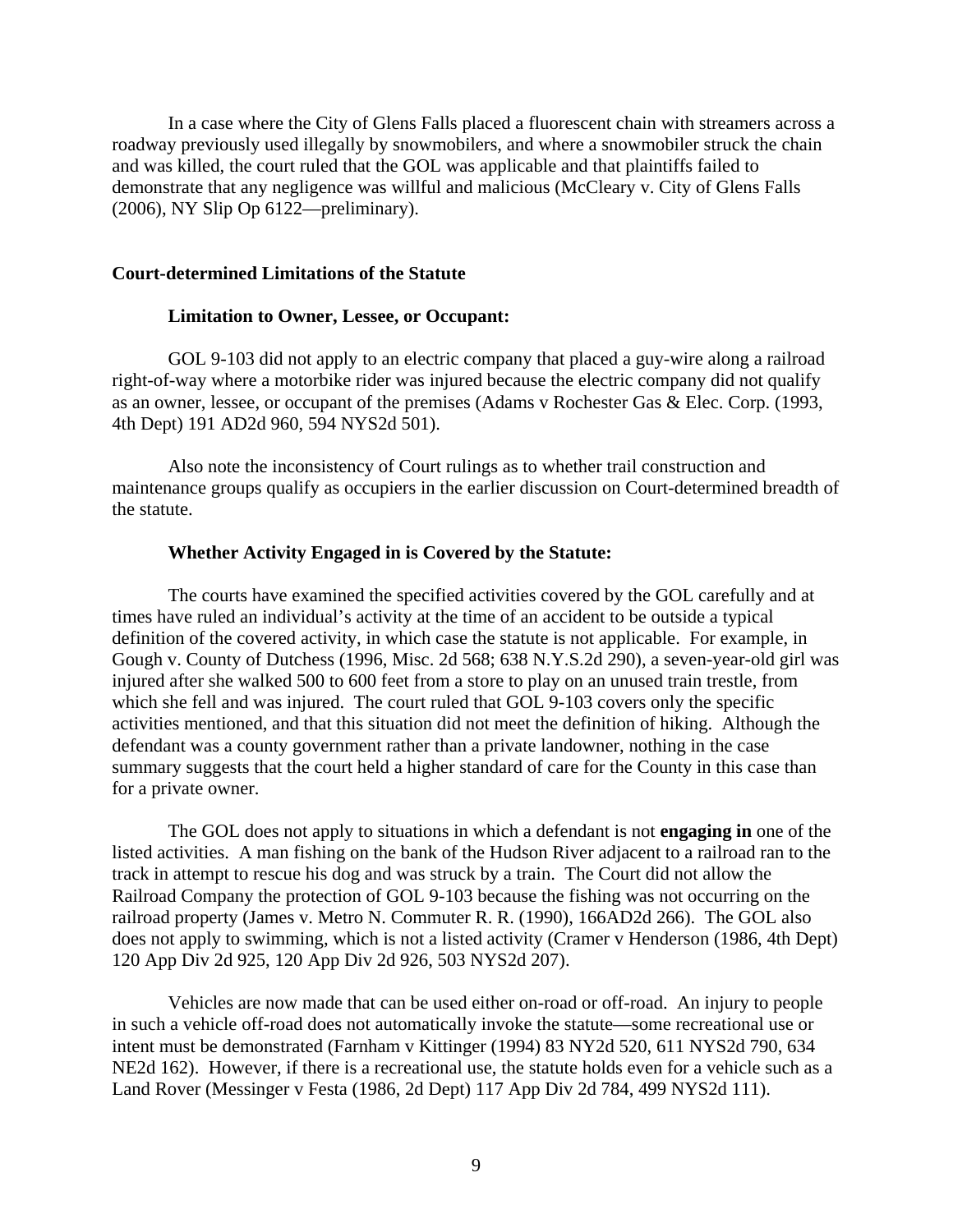Although not material to the summary judgment reached for other reasons, in Gotz vs. State of New York (2006 N.Y. Misc.—preliminary), the court ruled that GOL 9-103 would not apply to a spectator at the bottom of a sledding hill at Bear Mountain State Park who was injured when hit by a sled.

#### **Whether Property is Suitable for the Activity:**

 Courts have ruled that for GOL 9-103 to apply, the property must be suitable to the activity in question. In Gutchess v Tarolli ((1999, 4th Dept) 262 AD2d 1008, 691 NYS2d 817), the court ruled that the GOL did not apply to an accident incurred while riding a bicycle across a front lawn because the lawn was not a suitable place for the activity.

#### **Not Applicable to Highly Developed Areas:**

 Despite the ruled applicability of GOL 9-103 in some developed and commercial areas, the New York Supreme Court ruled in 1986 that the statute was never intended to apply to highly developed areas, and that it did not apply to property owned by the City of New York located in Westchester County, where a motorbike rider on a dirt road struck a cable strung across the roadway (Russo v New York (1986, 1st Dept) 116 App Div 2d 240, 500 NYS2d 673).

### **Willful and Malicious Threshold:**

 The construction of a 2-wire fence with lightly-colored strands of wire across an area known to be used by recreational vehicles, and the failure to warn recreationists of the fence was judged by a jury to be sufficiently "willful" on the part of the owner that a jury found defendants 65% liable and plaintiffs 35% liable for the occurrence of an accident on defendants' property. (Hummel v Vicaretti (1989) 152 AD2d 779).

### **Limits of Applicability to Public Areas**

 GOL 9-103 was determined not to apply to an injured biker in a supervised municipal park since the statute was intended to induce private owners to open their property (Ferres v. New Rochelle (1986) 68 NY2d 446, 510 NYS2d 57, 502 NE2d 972). Nor did it apply to an injury on a hill in a public (town) park used for sledding (Sena v Town of Greenfield (1998) 91 NY2d 611, 673 NYS2d 984, 696 NE2d 996), or on a public golf course open to the public and used for winter recreation activities (English v City of Albany (1997, 3d Dept) 235 AD2d 977, 652 NYS2d 873). Nor did it apply to a snow tubing accident at a supervised public park (Rashford v. City of Utica, 2005 N.Y Slip-on 8372; 23 A.D. 3d 1000; 803 N Y.S.2d 453; 2005 N.Y.App. Div.).

 It was affirmed that the GOL does not apply to ordinary users of municipal parks (Bush v Saugerties (1986, 3d Dept) 114 App Div 2d 176, 498 NYS2d 563). Also, following Bush, the Court ruled that GOL liability immunity does not apply to a state boat launch ramp, arguing that previous cases had established that the GOL does not apply to a public park or recreation facility open for public use (Smith v State (1986, 3d Dept) 124 App Div 2d 296, 508 NYS2d 277). Nor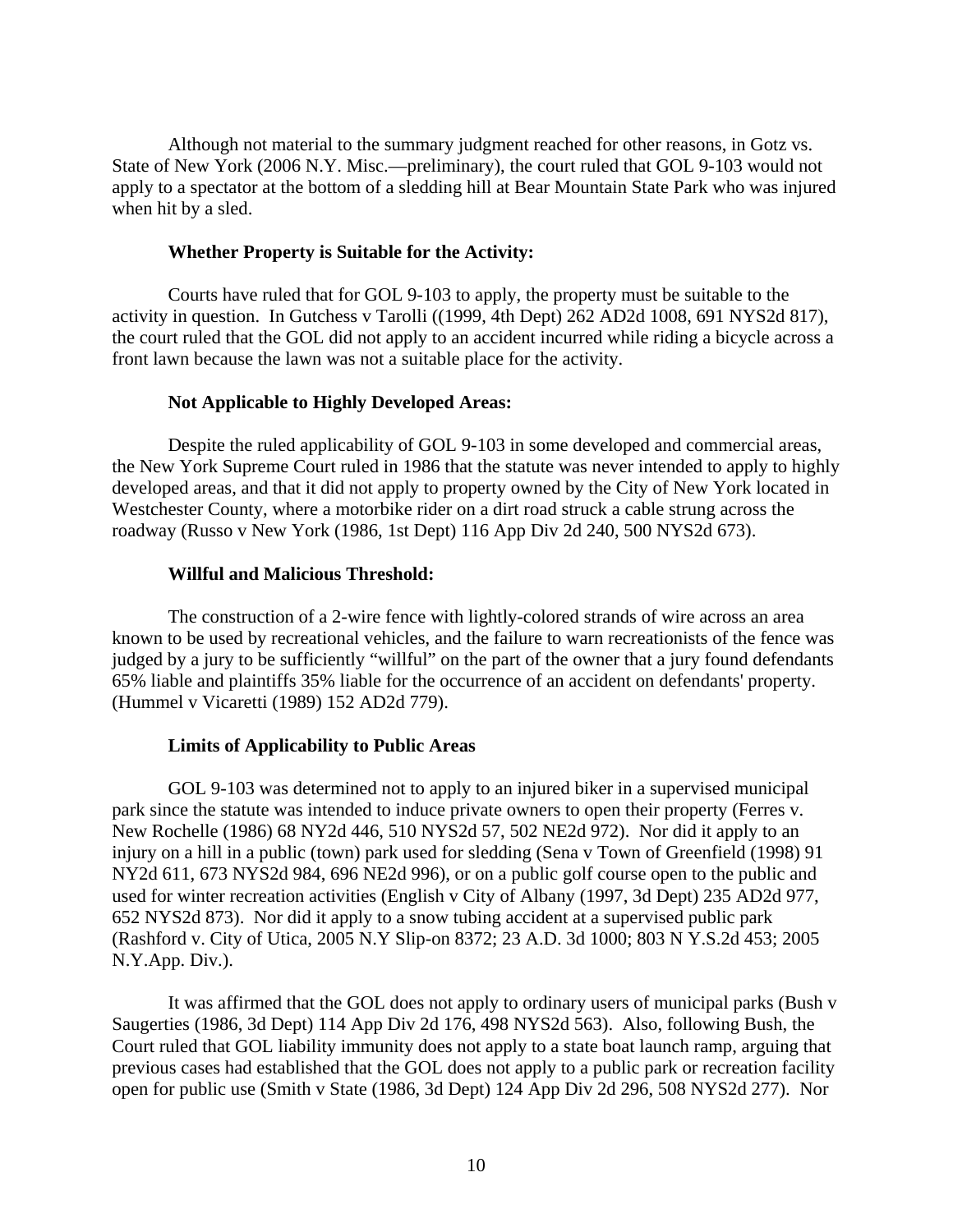did it apply in a county park where a snowmobiler was killed (Meyer v County of Orange (1987, 2d Dept) 129 App Div 2d 688, 514 NYS2d 450, app. dism'd without op. 70 NY2d 872, 523 NYS2d 497, 518 NE2d 8). Nor did it apply in the case of a boating-related accident at a town park because GOL 9-103 provided no inducement to the town to open to the public what it already considered part of a public park (Bennett v Town of Brookhaven (1996, 2d Dept) 233 AD2d 356, 650 NYS2d 752). Nor did it apply in the case of a boating accident on waters whose bottom was owned by a Town because the waterway was ruled to be a navigable water open to the public (Melby v Duffy (2003, App Div, 2d Dept) 758 NYS2d 89).

 Because the intent of the GOL 9-103 is to apply to "gratuitous owners" who allow their property to be used, according to the Courts, the statute was ruled not to apply when an equestrian was injured by an uprooted tree branch on private property because the Village of Old Westbury had purchased an equestrian easement across the property. Thus, the defendant operator, Northshore Equestrian Center Inc., was ruled to have liability for maintenance of the trail (Testani v Northshore Equestrian Ctr., Inc. (1992, Sup) 156 Misc 2d 1031, 595 NYS2d 653).

 The New York Supreme Court (second highest court in New York) ruled that while GOL 9-103 has general applicability to state lands, it is less applicable in situations where public access was traditionally provided, and was not applicable on a trail in which an ATV user was killed because this was not an approved use of the trail. In this case, NYSDEC staff stretched a cable that originally was painted orange and had orange streamers attached to it across a trail but the streamers had withered by the time of the accident. The Supreme Court upheld a lower court ruling that the State and the decedent were each 50% responsible, even though the decedent knew ATVs were not permitted on the trail (Baisley v State of New York (1990), 163 AD2d 502).

 In Schiff v. State of New York ((2006), 818 N.Y.2d 597; 2006 N.Y.App. Div.), the courts found that the State should not be shielded from liability to a canoeist who stepped on a sharp underwater object because the State exercised supervision over the site by requiring permits, maintaining the launching site during the canoeing season, and actively encouraging canoeing by building steps and a canoe slide to encourage canoe portaging. Yet the court found that the State should not be expected to conduct a survey of the entire bottom of the area under water.

 In the case of a rollerblading accident in an area maintained by the State, the court ruled that while GOL9-103 does not apply to this case because it occurred in an area supervised by a municipality or the State, and probably also because rollerblading is not a covered activity by GOL 9-103, nevertheless the rollerblade participant assumed the risks of the activity, and cracks in the pavement were not of sufficient hazard to find the State liable (Werbelow v. State (2005), Court of Claims of New York, N.Y. Slip Op. 50549U, 7 Misc. 3d 1011A; 801 N.Y.S.2d 244, 2005, Uncorrected).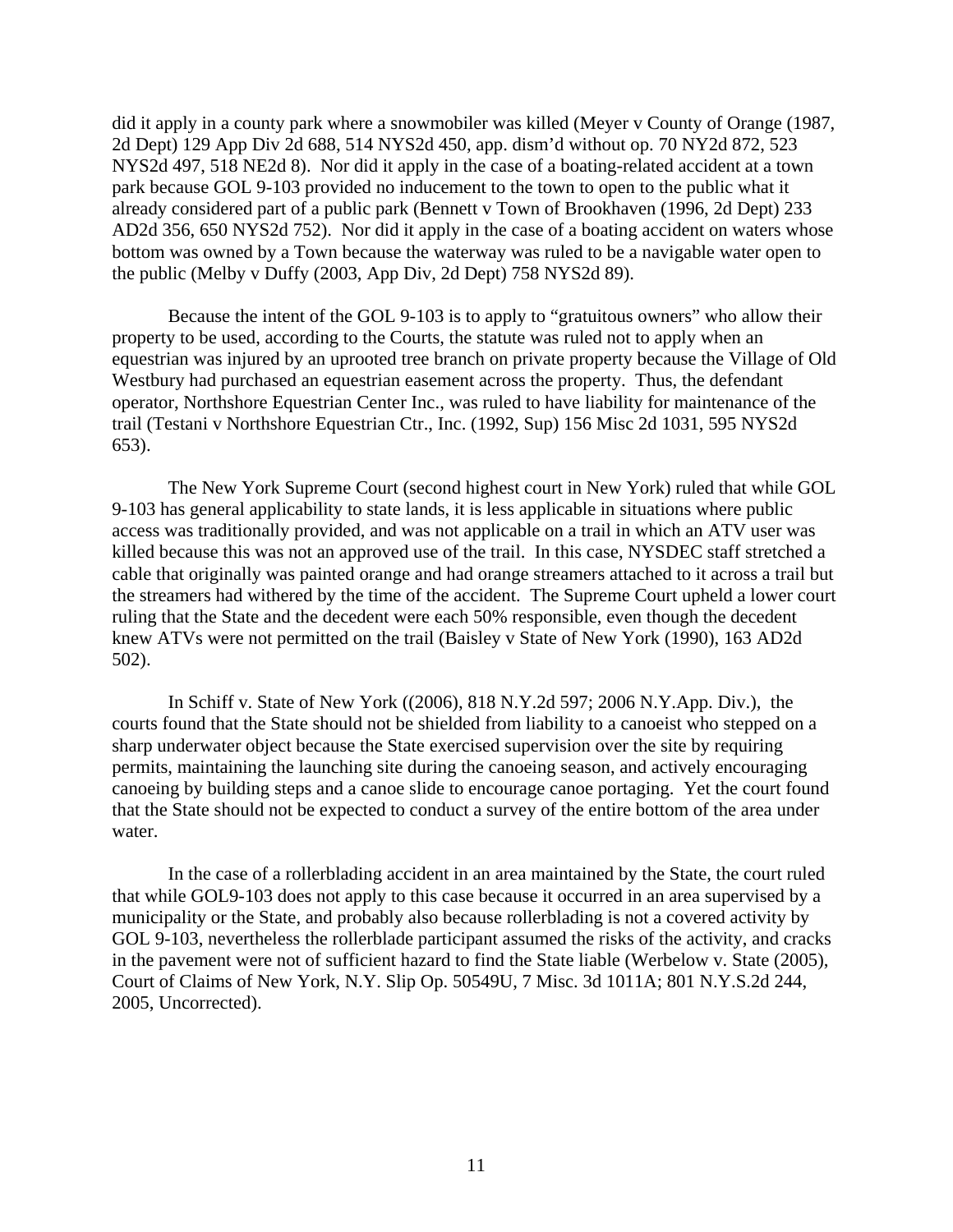### **VERMONT**

#### **Statute, Status and Description**

 The Vermont limited liability statute is found in Title 12 (Court Procedure): Chapter 203: (Limitations to Landowner Liability), Sections 5791-5795. It was substantially revised in 1997.

#### *12 V.S.A. § 5791 (2006)*

### *§ 5791. Purpose*

 *The purpose of this chapter is to encourage owners to make their land and water available to the public for no consideration for recreational uses by clearly establishing a rule that an owner shall have no greater duty of care to a person who, without consideration, enters or goes upon the owner's land for a recreational use than the owner would have to a trespasser.* 

#### *§ 5792. Definitions*

 *As used in this chapter:* 

 *(1) "Consideration" means a price, fee or other charge paid to or received by the owner in return for the permission to enter upon or to travel across the owner's land for recreational use. Consideration shall not include:* 

 *(A) compensation paid to or a tax benefit received by the owner for granting a permanent recreational use easement;* 

 *(B) payment or provision for compensation to be paid to the owner for damage caused by recreational use; or* 

 *(C) contributions in services or other consideration paid to the owner to offset or insure against damages sustained by an owner from the recreational use or to compensate the owner for damages from recreational use.* 

 *(2) (A) "Land" means:* 

 *(i) open and undeveloped land, including paths and trails;* 

 *(ii) water, including springs, streams, rivers, ponds, lakes and other water courses;* 

 *(iii) fences; or* 

 *(iv) structures and fixtures used to enter or go upon land, including bridges and walkways.* 

 *(B) "Land" does not include:* 

 *(i) areas developed for commercial recreational uses,* 

 *(ii) equipment, machinery or personal property, and* 

 *(iii) structures and fixtures not described in subdivision (2)(A)(iii) or (iv) of this section.* 

 *(3) "Owner" means a person who owns, leases, licenses or otherwise controls ownership or use of land, and any employee or agent of that person.* 

 *(4) "Recreational use" means an activity undertaken for recreational, educational or conservation purposes, and includes hunting, fishing, trapping, guiding, camping, biking, in-line*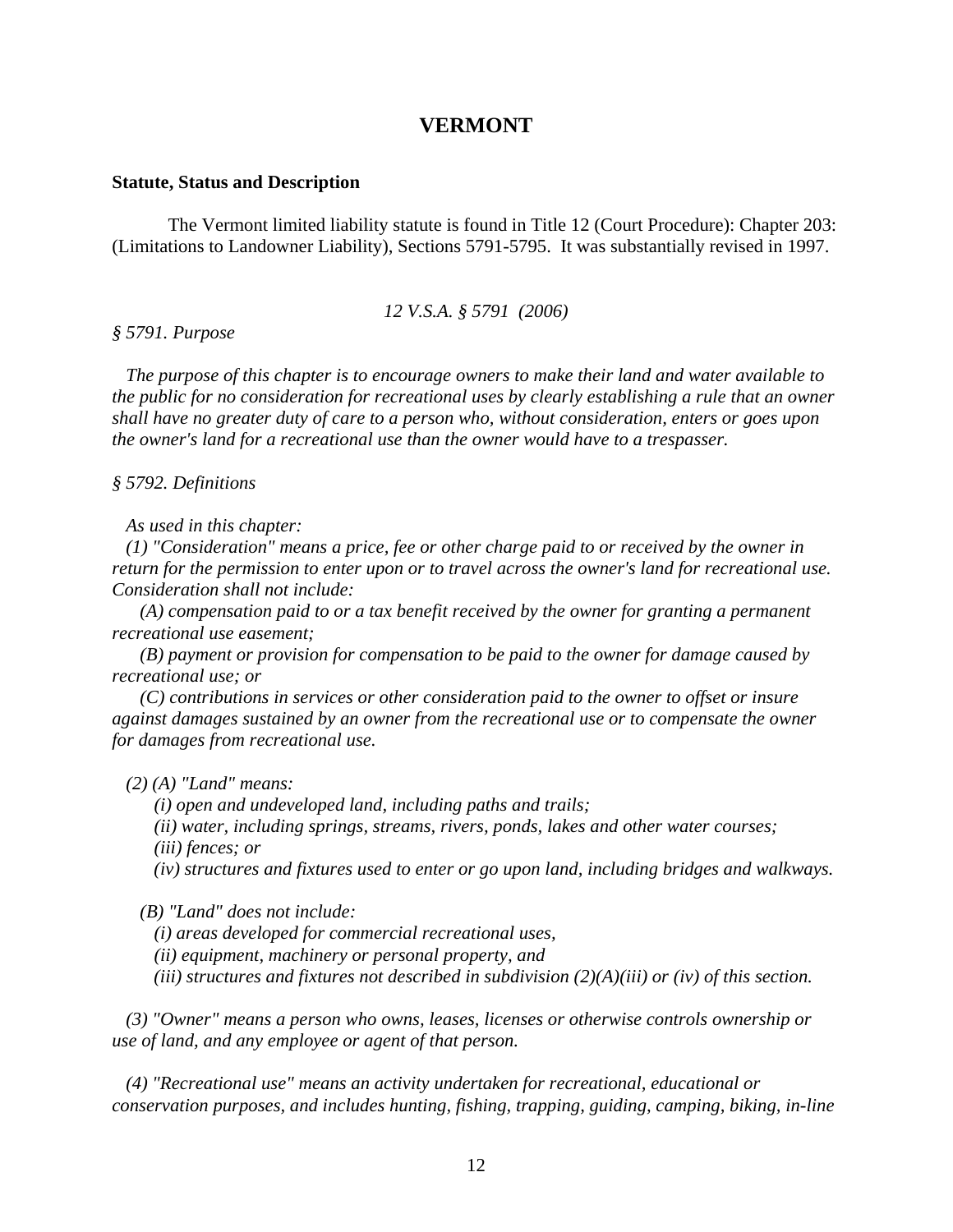*skating, jogging, skiing, swimming, diving, water sports, rock climbing, hang gliding, caving, boating, hiking, riding an animal or a vehicle, picking wild or cultivated plants, picnicking, gleaning, rock collecting, nature study, outdoor sports, visiting or enjoying archeological, scenic, natural, or scientific sites, or other similar activities. "Recreational use" also means any noncommercial activity undertaken without consideration to create, protect, preserve, rehabilitate or maintain the land for recreational uses.* 

### *§ 5793. Liability limited*

 *(a) Land. -- An owner shall not be liable for property damage or personal injury sustained by a person who, without consideration, enters or goes upon the owner's land for a recreational use unless the damage or injury is the result of the willful or wanton misconduct of the owner.* 

### *(b) Equipment, fixtures, machinery or personal property.*

 *(1) Unless the damage or injury is the result of the willful or wanton misconduct of the owner, an owner shall not be liable for property damage or personal injury sustained by a person who, without consideration and without actual permission of the owner, enters or goes upon the owner's land for a recreational use and proceeds to enter upon or use:* 

 *(A) equipment, machinery or personal property; or* 

 *(B) structures or fixtures not described in subdivision 5792(2)(A)(iii) or (iv) of this title.* 

 *(2) Permission to enter or go upon an owner's land shall not, by itself, include permission to enter or go upon structures or to go upon or use equipment, fixtures, machinery or personal property.* 

### *§ 5794. Landowner protection*

 *(a) The fact that an owner has made land available without consideration for recreational uses shall not be construed to:* 

 *(1) limit the property rights of owners;* 

 *(2) limit the ability of an owner and a recreational user of the land to enter into agreements for the recreational use of the land to vary or supplement the duties and limitations created in this chapter;* 

 *(3) support or create any claim or right of eminent domain, adverse possession or other prescriptive right or easement or any other land use restriction;* 

 *(4) alter, modify or supersede the rights and responsibilities under chapters 191, animal control, and 193, domestic pet or wolf-hybrid control, of Title 20; under chapters 29, snowmobiles, and 31, all-terrain vehicles, of Title 23; under chapter 23, bicycle routes, of Title 19; and under chapter 20, Vermont trail system, of Title 10;* 

 *(5) extend any assurance that the land is safe for recreational uses or create any duty on an owner to inspect the land to discover dangerous conditions;* 

 *(6) relieve a person making recreational use of land from the obligation the person may have in the absence of this chapter to exercise due care for the person's own safety in the recreational use of the land.* 

*(b) Nothing in this chapter shall create any presumption or inference of permission or consent to enter upon an owner's land for any purpose.*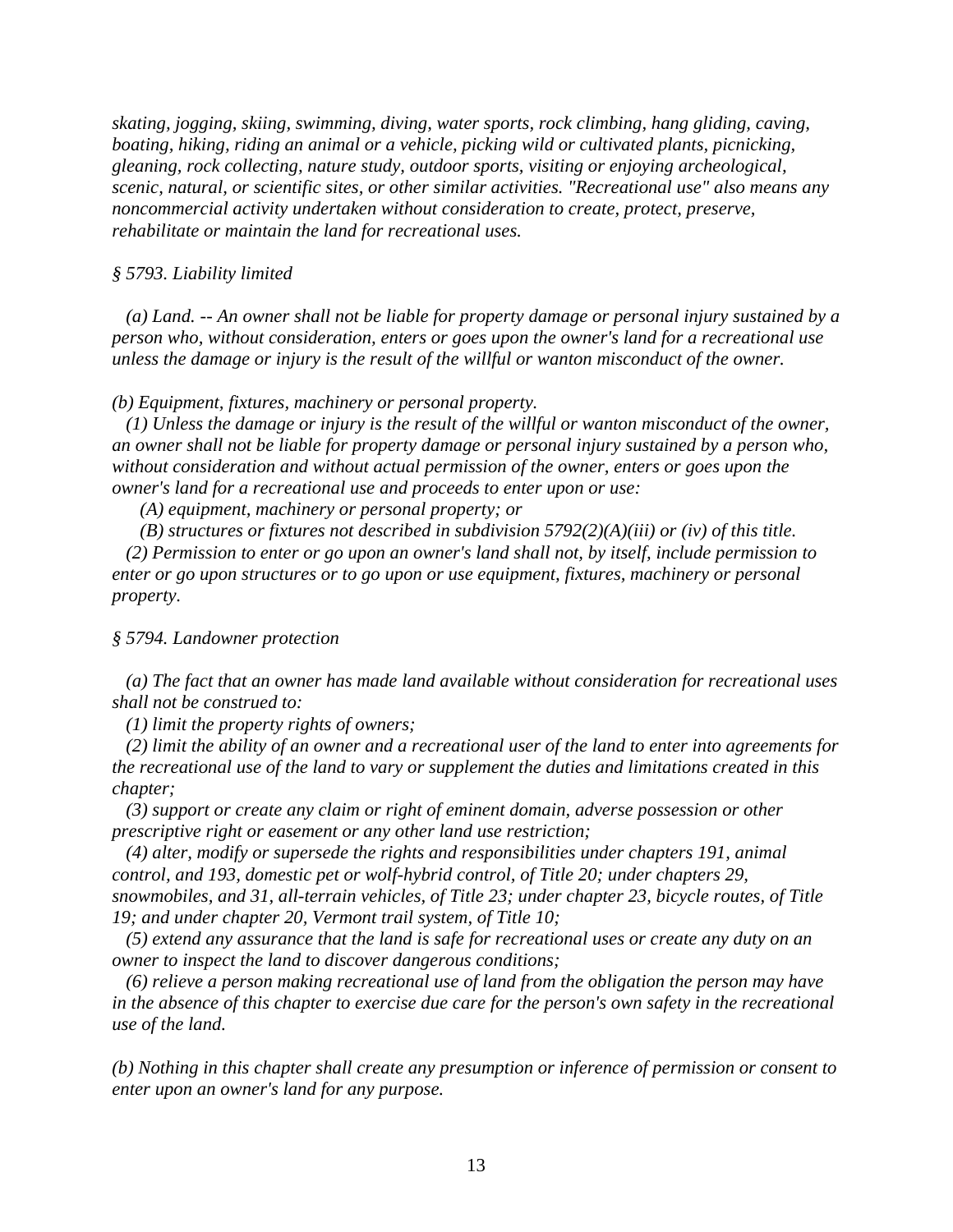*(c) For the purposes of protecting landowners who make land available for recreational use to members of the public for no consideration pursuant to this chapter, the presence of one or more of the following on land does not by itself preclude the land from being "open and undeveloped": posting of the land, fences, or agricultural or forestry related structures.* 

### *§ 5795. Exceptions*

 *This chapter shall not apply to lands owned by a municipality or the state.* 

 Thus, Article 5791 specifies that the purpose of the act is to encourage owners to open their lands and waters for recreational uses to the public by establishing a rule that owners who do so for no consideration have no greater duty of care to recreationists than to a trespasser. Article 5792 defines terms and defines recreational use considerably more broadly than New York's statute, including in addition to outdoor recreation activities and gleaning: picking wild or cultivated plants, nature study, visiting or enjoying archaeological, scenic, natural, or scientific sites, or other similar activities, as well as any noncommercial activities undertaken without consideration to protect, rehabilitate, or improve the land for recreational uses.

 Article 5793 (a) exempts landowners of liability for the above situations except for injury resulting from willful or wanton misconduct; and (b) exempts landowners from liability under the same conditions for people who enter the property for recreational purposes and then proceed to use equipment, machinery, personal property, or structures and facilities on the property.

 Article 5794 provides some other protections for the owner: that letting people use the land does not restrict the owner's property rights; that it does not extend any assurance that the property is safe; and that it does not lessen users' responsibilities to look out for their own care and safety.

 Finally, unlike New York's statute, Article 5795 clearly states that the act does not apply to lands owned by a municipality or the state.

### **Court-Determined Breadth and Limitations of the Statute**

 No court cases were found after passage of the revised legislation in 1997 or in the preceding five years that pertained to an adult recreationist on private lands. Whether there has simply been a shortage of cases involving serious injuries, or whether Vermont attorneys are well aware of the statute and it is therefore fulfilling its intent very well would require further research.

 Two cases were found with a relationship to landowner liability and children. The first occurred in 1996, in which a child crawled under a barbed wire fence, into a pasture containing a horse, and was kicked and injured by the horse. Plaintiffs claimed the situation posed an attractive nuisance. Both the trial and appeals courts disagreed—the horse had no previous history of aggression, and there was insufficient foreseeability of an accident to justify requiring the owner to child-proof the pasture. The case briefing further explained that the attractive nuisance doctrine (in Vermont) is merely a detailed articulation of ordinary negligence, and that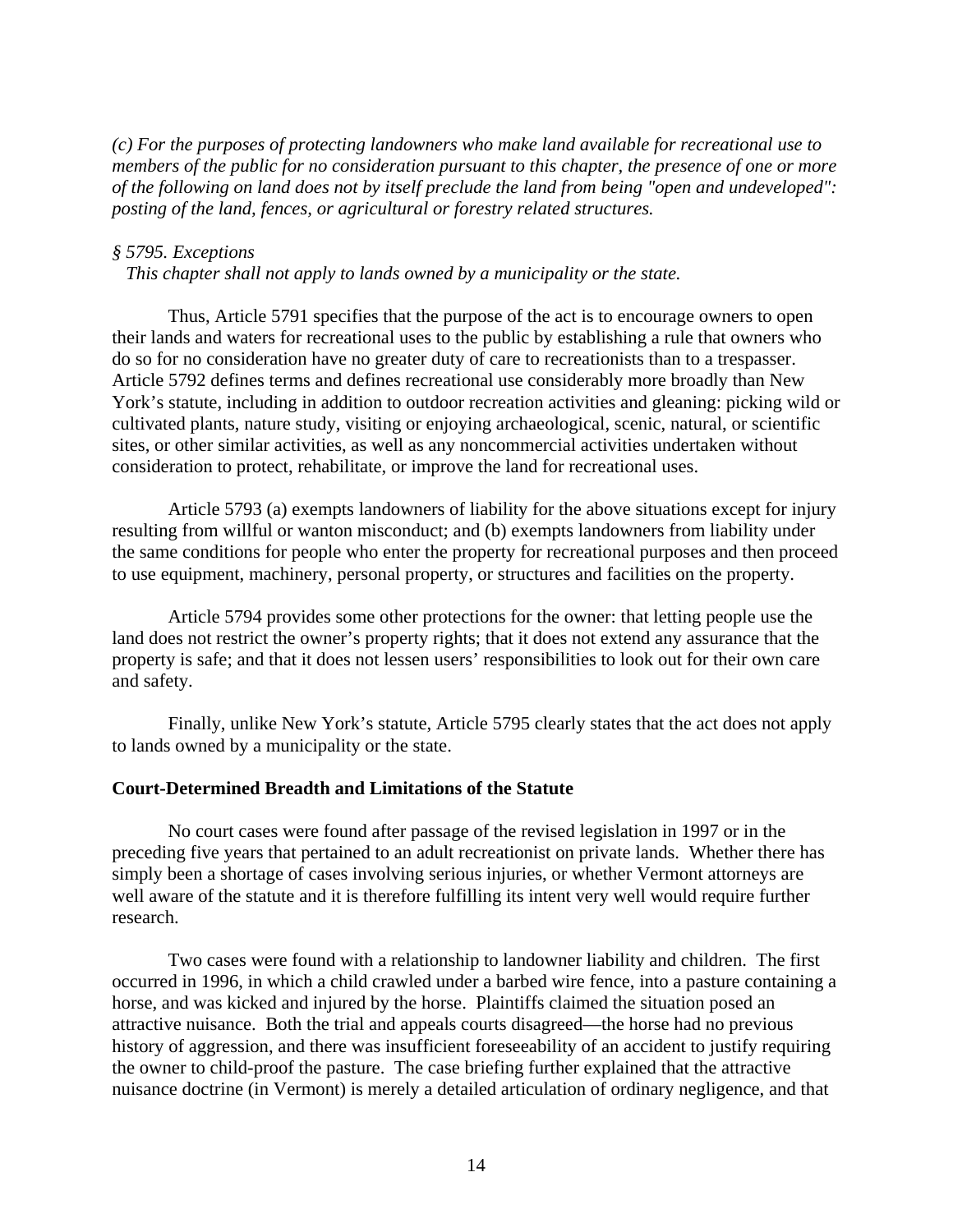a trespassing child is not entitled to a heightened standard of care by the possessor of the land (Zukatis by Zukatis v. Perry (1996), No. 94-593, Supreme Court of Vermont, 165 Vt. 298; 682 A.2d 964). Note also that a later case indicates that Vermont has not adopted the doctrine of attractive nuisance (Baisley v. Missisquoi Cemetery Ass'n (1998), No. 96-433, Supreme Court of Vermont, 167 Vt. 473; 708 A.2d 924).

 In the second case (Baisley v. Missisquoi Cemetery Ass'n & Robert Young, Sr., (1998), 167 Vt. 473; 708 A.2d 924), three children entered a cemetery and took a ladder out of the cemetery to climb a tree whose branches overhung the cemetery property. A five-year-old child fell out of the tree and was impaled on the spikes of the top of the fence. The trial court had ruled the child a trespasser and had ruled in summary judgment for the defendant Cemetery Association. The Supreme Court ruled that trespass at the time of the accident was a technicality since the tree was not on cemetery property, that the Cemetery Association owed a duty of ordinary care to the defendant, and that a jury could potentially find the Cemetery Association and its caretaker-employee negligent of providing this level of care. Thus, the Court reversed the lower court's order of summary judgment for the defendant.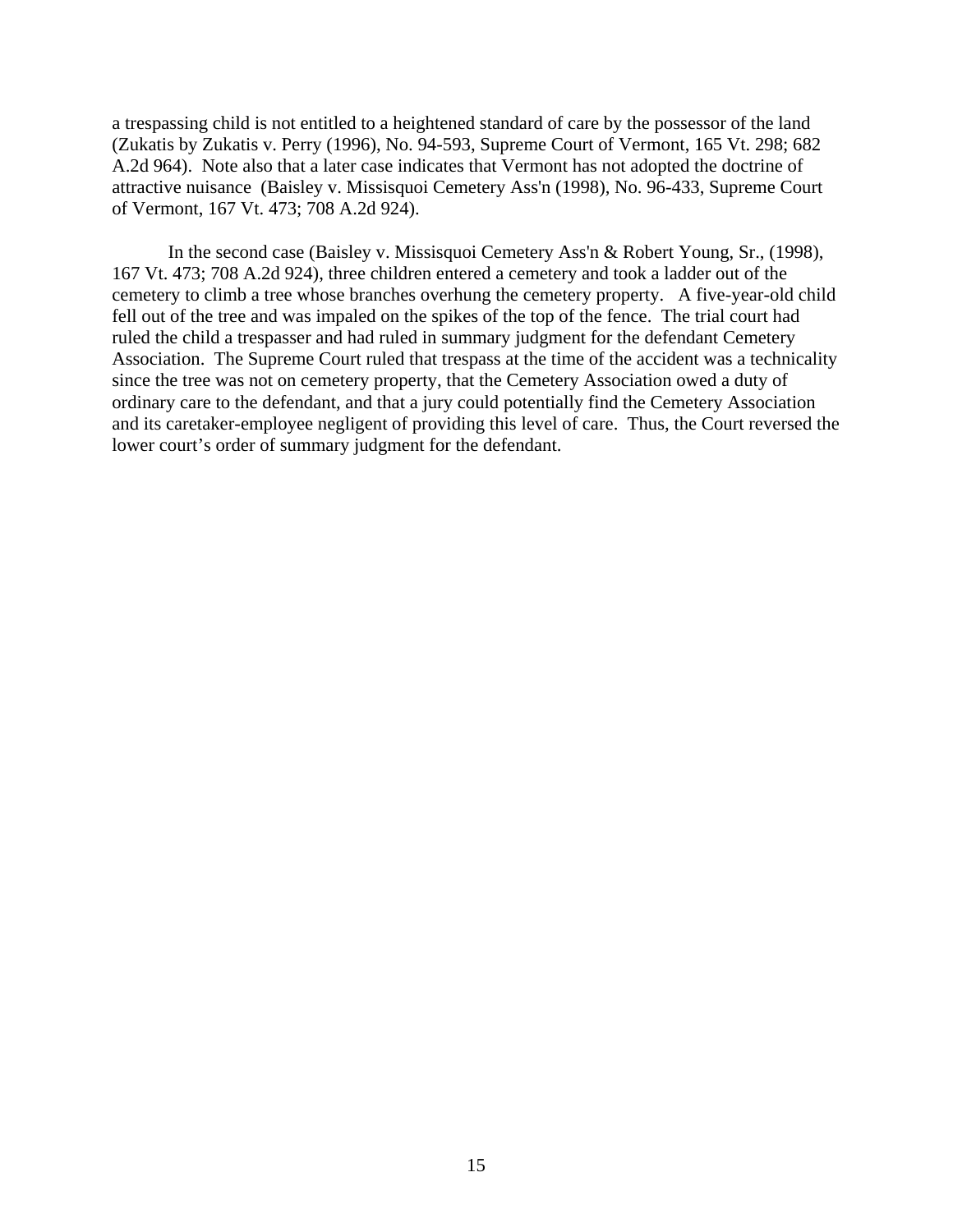### **NEW HAMPSHIRE**

### **Status and Description**

 The limited liability statutes for New Hampshire are found under the New Hampshire Revised Statutes Annotated (RSA), Title XVIII (Fish and Game), Chapter 212, RSA 212:34 and 215-A:34:

### *212:34 Duty of Care. [RSA 212:34 effective until July 1, 2006; see also RSA 212:34 set out below.]*

 *I. An owner, lessee or occupant of premises owes no duty of care to keep such premises safe for entry or use by others for hunting, fishing, trapping, camping, horseback riding, water sports, winter sports or OHRVs as defined in RSA 215-A, hiking, sightseeing, or removal of fuelwood, or to give any warning of hazardous conditions, uses of, structures, or activities on such premises to persons entering for such purposes, except as provided in paragraph III hereof.* 

*II. An owner, lessee or occupant of premises who gives permission to another to hunt, fish, trap, camp, ride horseback, hike, use OHRVs as defined in RSA 215-A, sightsee upon, or remove fuelwood from, such premises, or use said premises for water sports, or winter sports does not thereby:* 

 *(a) Extend any assurance that the premises are safe for such purpose, or* 

 *(b) Constitute the person to whom permission has been granted the legal status of an invitee to whom a duty of care is owed, or* 

 *(c) Assume responsibility for or incur liability for an injury to person or property caused by any act of such person to whom permission has been granted except as provided in paragraph III hereof.* 

*III. This section does not limit the liability which otherwise exists:* 

 *(a) For willful or malicious failure to guard or warn against a dangerous condition, use, structure or activity; or* 

 *(b) For injury suffered in any case where permission to hunt, fish, trap, camp, ride horseback, hike, use for water sports, winter sports or use of OHRVs as defined in RSA 215-A, sightsee, or remove fuelwood was granted for a consideration other than the consideration, if any, paid to said landowner by the state; or* 

 *(c) The injury caused by acts of persons to whom permission to hunt, fish, trap, camp, ride horseback, hike, use for water sports, winter sports or use of OHRVs as defined in RSA 215-A, sightsee, or remove fuelwood was granted, to third persons as to whom the person granting permission, or the owner, lessee or occupant of the premises, owed a duty to keep the premises safe or to warn of danger.*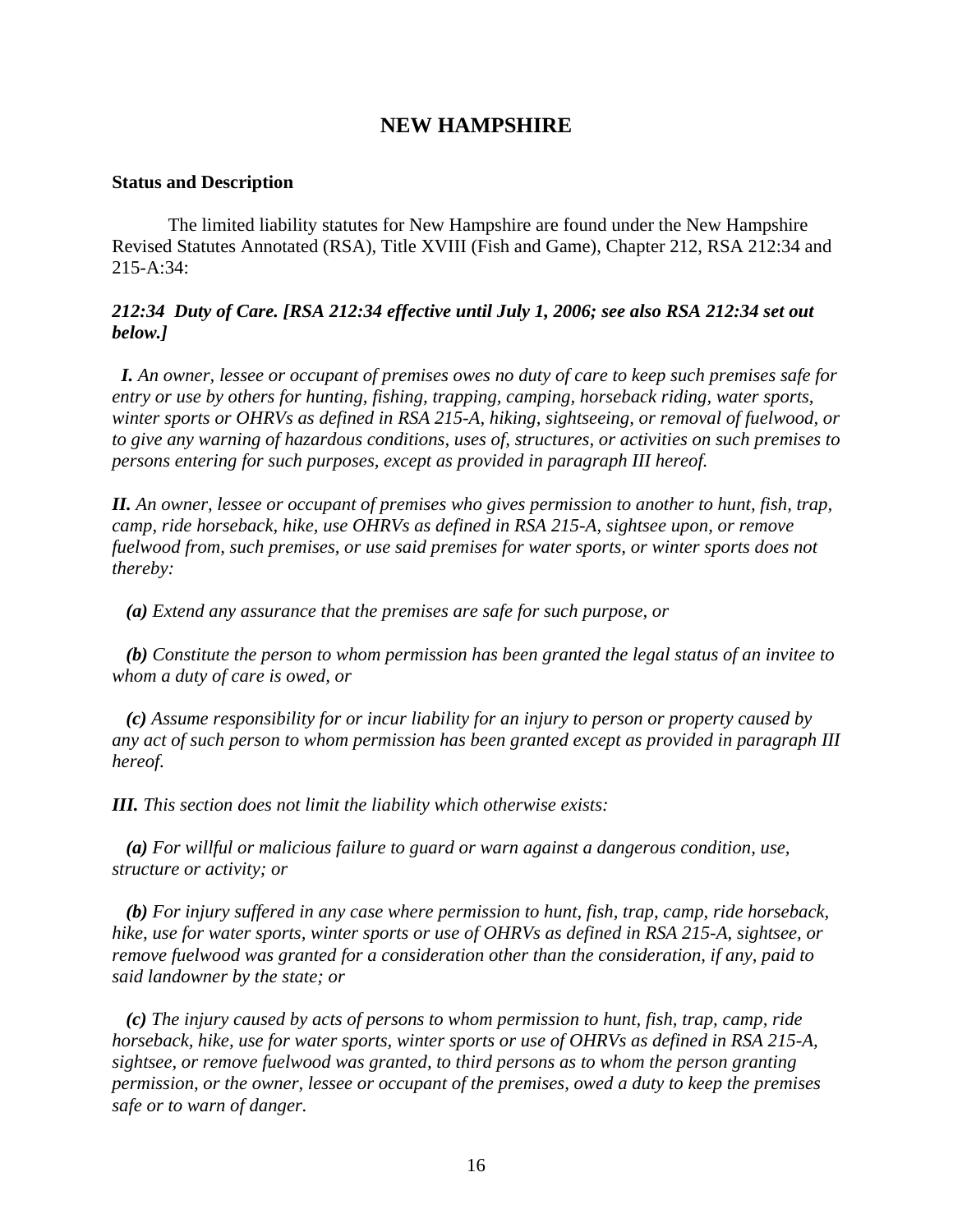*IV. Except as provided in paragraph III, a person using the premises as provided in paragraph I or given permission as provided in paragraph II, shall not maintain an action against the owner, occupant, or lessee of the premises for any injury which resulted while on the premises.* 

### *215-A:34 Posted Land.*

 *I. An owner may post all or any portion of his land against use by an OHRV. Such notices may read "SNOW TRAVELING VEHICLES PROHIBITED" or "OHRVs PROHIBITED" or may have in lieu of these words an appropriate sign with the designated symbol of sufficient size to be readable at a distance of 50 feet indicating that use of this land is prohibited for the purpose so specified. Whoever without right enters such land that has been so posted shall be guilty of a violation. Provided, however, that failure of an owner to post his land as provided in this section shall not be construed as granting any license to users of OHRVs to enter said premises, nor shall said failure be construed as implying any duty of care to the user of an OHRV by the owner.* 

*II. It is recognized that OHRV operation may be hazardous. Therefore, each person who drives or rides an OHRV accepts, as a matter of law, the dangers inherent in the sport, and shall not maintain an action against an owner, occupant, or lessee of land for any injuries which result from such inherent risks, dangers, or hazards. The categories of such risks, hazards, or dangers which the OHRV user assumes as a matter of law include, but are not limited to, the following: variations in terrain, trails, paths or roads, surface or subsurface snow or ice conditions, bare spots, rocks, trees, stumps, and other forms of forest growth or debris, structures on the land, equipment not in use, pole lines, fences, and collisions with other operators or persons.*  ----------------------------------------------

 New Hampshire also has separate trails legislation in RSA 231-A-1ff, and RSA 231-A-8 contains the following clause on liability:

### *231-A:8 Liability Limited.*

 *I. All trails established under this chapter shall be deemed to constitute land open without charge for recreational or outdoor educational purposes pursuant to RSA 212:34 and RSA 508:14, I, and the liability of owners, lessees or occupants of land affected by a trail, and of the municipality establishing the trail, shall be limited as set forth in those statutes.* 

*II. The liability of any person performing volunteer management or maintenance activities for or upon any trail established under this chapter, with the prior written approval of the body or organization with supervision over trail management pursuant to RSA 231-A:7, shall be limited as set forth in RSA 508:17, and such management shall not be deemed "care of the organization's premises" under RSA 508:17, IV.*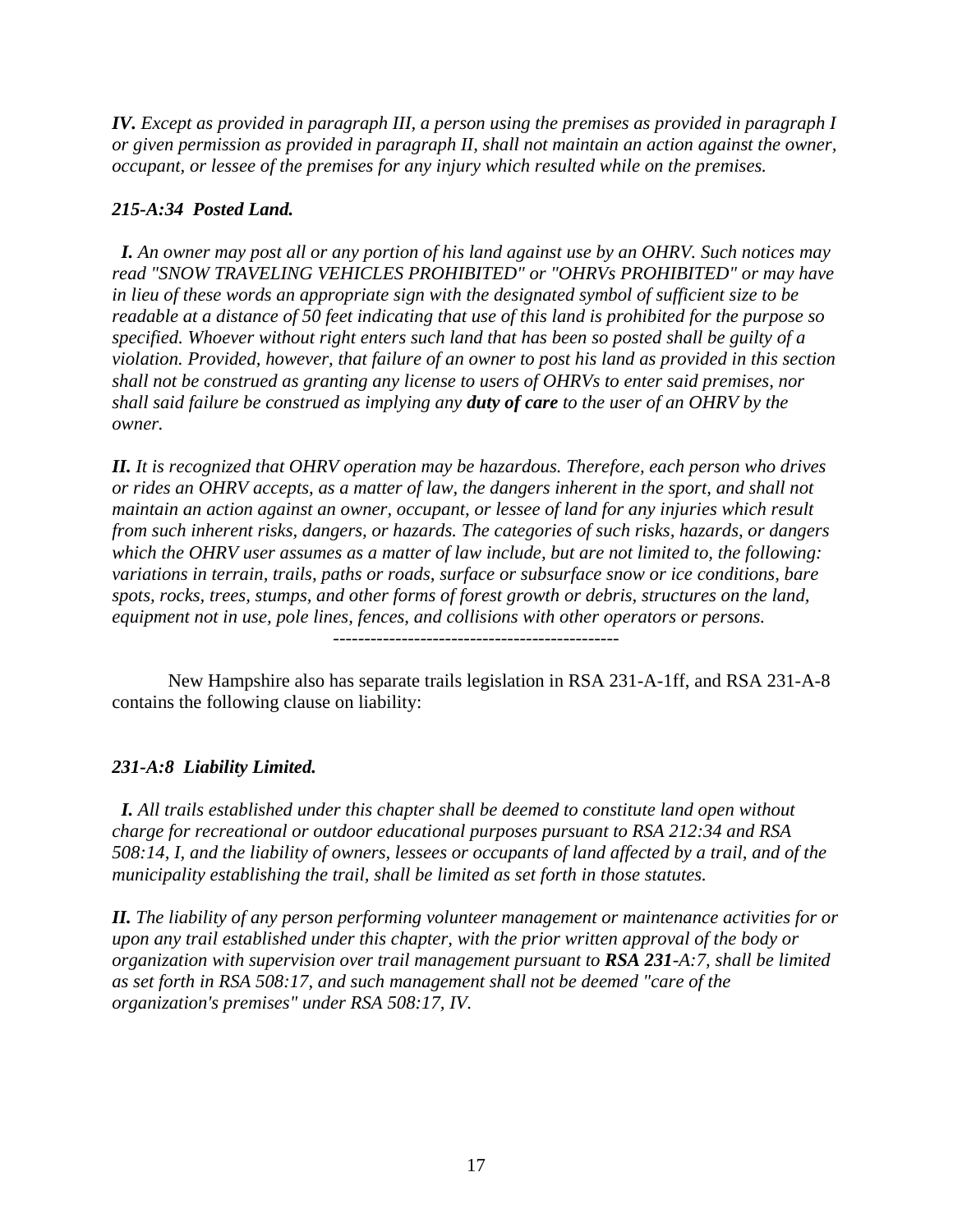### *RSA 215-A:1 Definitions.*

### *V. "OHRV" means off highway recreational vehicle.*

*VI. "Off highway recreational vehicle" means any mechanically propelled vehicle used for pleasure or recreational purposes running on rubber tires, tracks, or cushion of air and dependent on the ground or surface for travel, or other unimproved terrain whether covered by ice or snow or not, where the operator sits in or on the vehicle. All legally registered motorized vehicles when used for off highway recreational purposes shall fall within the meaning of this definition; provided that, when said motor vehicle is being used for transportation purposes only, it shall be deemed that said motor vehicle is not being used for recreational purposes. For purposes of this chapter "off highway recreational vehicle" shall be abbreviated as OHRV. OHRVs shall not include snowmobiles as defined in RSA 215-C.* 

 RSA508:17 provides immunity from civil liability to volunteers of nonprofit organizations or governmental entities if the volunteer organization has a record that the person in question is a volunteer, the volunteer was acting in good faith and within the scope of the official functions and duties of the organization, and the damage or injury was not caused by willful, wanton, or grossly negligent misconduct by the volunteer.

 New Hampshire's statutes, which go back to 1961, have been evolving recently coverage of horseback riding was added to RSA 212:34 in 2003, and Paragraph 4 was added in 2005, effective 2006. Paragraph II of RSA 215-A:34 was added in its current form in 2006. The trails liability portion was added in 1993.

 Of particular note is the last section (IV) of New Hampshire's Duty of Care Statute (RSA 212:34), which states that except for situations in section III (willful or malicious failure to guard or warn against; recreation involving a consideration granted to the owner; an injury to someone to whom the owner owed a duty), a person using the property for recreation shall not maintain an action against the owner, occupant, or lessee of the premises for any injury that resulted from being on the premises.

### **Court-Determined Breadth of the Statute**

 The limited liability statute was upheld in a 1991 case in which a diver into a lake with a dam hit his head on a rock on the bottom of the lake and sustained a spinal injury. The water level in the lake at that time was above its mean low level. A lower court returned a summary judgment for the defendant property owner, and the Supreme Court, upon appeal, agreed with this ruling, and pointed out that RSA 212:34 clearly stated that the owners had no duty to warn of this water level condition. A technicality in this case which probably had no bearing on the outcome was that the State of New Hampshire apparently owns the bed of the lake, including the rock on which the plaintiff hit his head.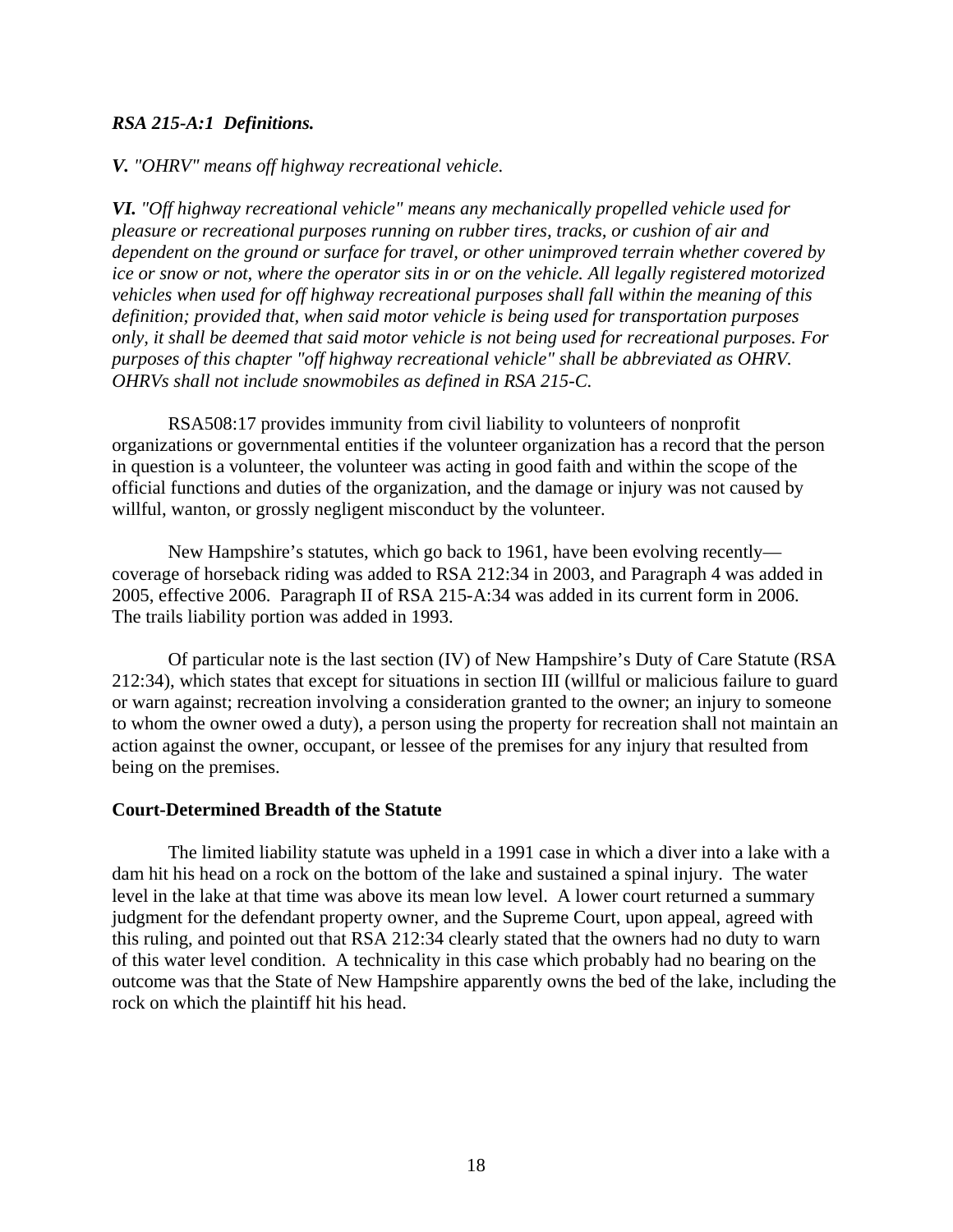#### **Court-Determined Limitations of the Statute**

 In a case implying a limitation to the limited liability statutes, involving a business, a mother went to a ski lodge as a volunteer and spectator for an event in which the daughter's ski club paid over \$2,000 to reserve the facility for a meet. The mother, who paid nothing herself to enter the facility, fell into a crevasse and severely injured her knee. A lower court awarded the ski facility a summary judgment on the basis that the plaintiff did not pay any consideration. The appeal court determined that the relevant fact was not whether the defendant paid a consideration, but rather whether or not she was on the property for a purpose related to the owner's business for which the owner customarily charges. Thus, the previous order of summary judgment was reversed and remanded. (Soraghan v. Mt. Cranmore Ski Resort Inc., (2005),152 N.H. 399; 881 A.2d 693).

 In a second case, the Supreme Court of New Hampshire ruled that the statutes apply to opening private property to the general public and not to a private party held on private property (i.e., social guests). Thus, in the case of a two-year-old child who drowned in a pond bordering the owner's property, the Supreme Court reversed and remanded a trial court decision of summary judgment in favor of the defendant. In doing so, the court noted previous cases in which some liability had been found in the case of a developmentally disabled child who drowned in a neighbor's man-made pond and a person who was injured diving into a defendant's back-yard swimming pool. Thus, the Court narrowly interpreted the limited liability statutes to apply only to situations it viewed the state legislature to intend. (Estate of Jacob Gordon-Coutre v. George Brown (2005), 152 N.H. 255; 876 A.2d 196). Note that this case contains some history of recreation use statutes nationally and the evolvement of case law in New Hampshire.

 In a limitation of liability not specific to the above statues, Baker Brook Lodges and Motel has property on both sides of Route 302. The lodge owners agreed in 1993 to house an Orthodox Jewish group and to allow them to conduct religious services on Saturday morning, knowing that many of the group would need to cross the highway. On that morning, a five-yearold child darted into the roadway and was hit by a car. The Supreme Court overturned a lower court ruling of a summary judgment in favor of the defendant, ruling that a motel or inn has a special relationship with its guests. (Kellner v. Lowney 145 N.H. 195; 761 A.2d 421, 2000).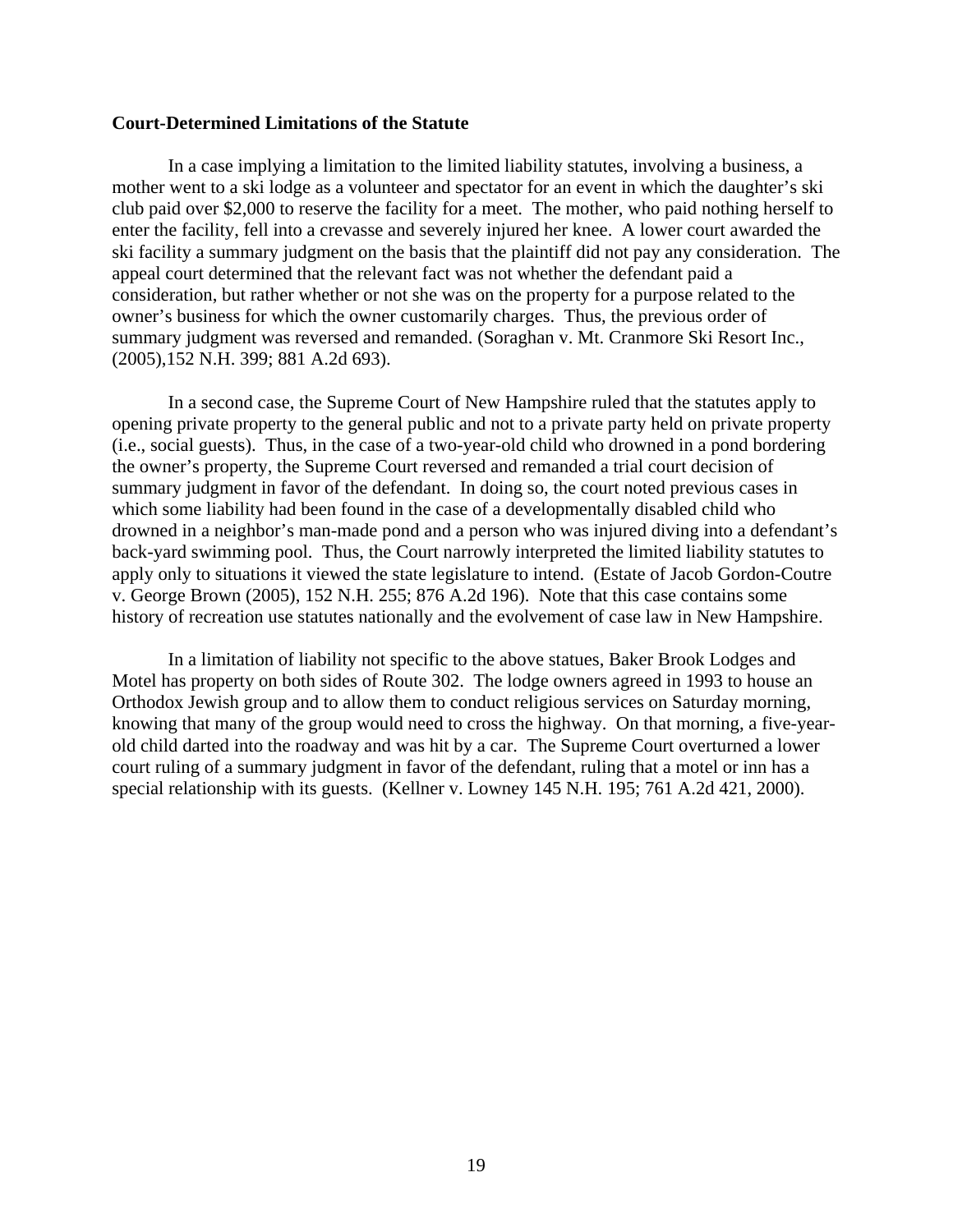### **MAINE**

#### **Status and Description**

 The Maine limited liability statute, which dates in its original form from 1961, appears in the Maine Revised Statutes Annotated, Title 14 (Court Procedure-Civil), Part I (General Provisions), Chapter 7 (Defenses Generally), Section 159-A:

*14 M.R.S. § 159-A (2005)* 

*§ 159-A. Limited liability for recreational or harvesting activities* 

 *1. DEFINITIONS. As used in this section, unless the context indicates otherwise, the following terms have the following meanings.* 

 *A. "Premises" means improved and unimproved lands, private ways, roads, any buildings or structures on those lands and waters standing on, flowing through or adjacent to those lands. "Premises" includes railroad property, railroad rights-of- way and utility corridors to which public access is permitted.* 

 *B. "Recreational or harvesting activities" means recreational activities conducted outof-doors, including, but not limited to, hunting, fishing, trapping, camping, environmental education and research, hiking, recreational caving, sight-seeing, operating snowtraveling and all-terrain vehicles, skiing, hang-gliding, dog sledding, equine activities, boating, sailing, canoeing, rafting, biking, picnicking, swimming or activities involving the harvesting or gathering of forest, field or marine products. It includes entry of, volunteer maintenance and improvement of, use of and passage over premises in order to pursue these activities. "Recreational or harvesting activities" does not include commercial agricultural or timber harvesting.* 

 *C. "Occupant" includes, but is not limited to, an individual, corporation, partnership, association or other legal entity that constructs or maintains trails or other improvements for public recreational use.* 

 *2. LIMITED DUTY. An owner, lessee, manager, holder of an easement or occupant of premises does not have a duty of care to keep the premises safe for entry or use by others for recreational or harvesting activities or to give warning of any hazardous condition, use, structure or activity on these premises to persons entering for those purposes. This subsection applies regardless of whether the owner, lessee, manager, holder of an easement or occupant has given permission to another to pursue recreational or harvesting activities on the premises.* 

 *3. PERMISSIVE USE. An owner, lessee, manager, holder of an easement or occupant who gives permission to another to pursue recreational or harvesting activities on the premises does not thereby:*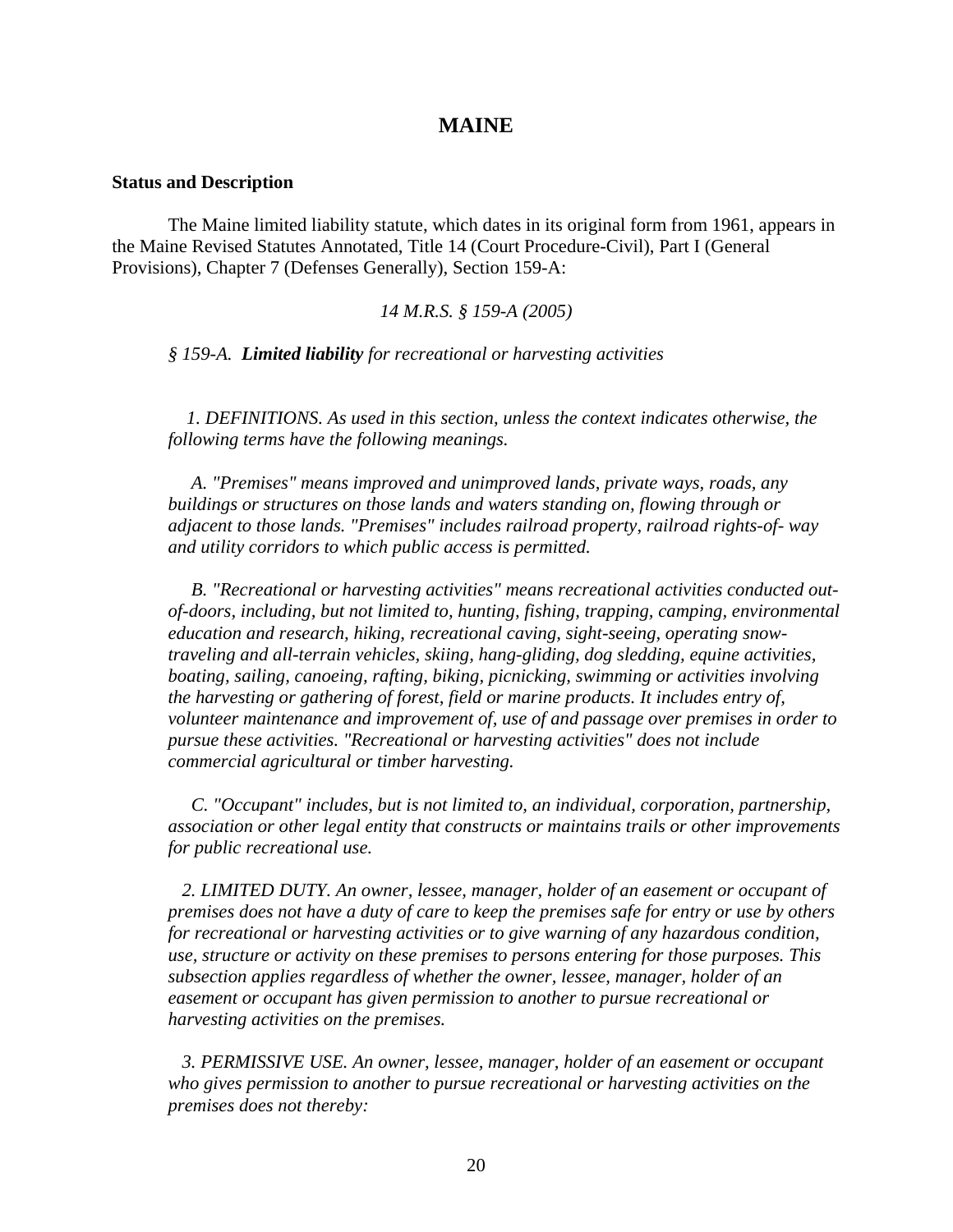*A. Extend any assurance that the premises are safe for those purposes;* 

 *B. Make the person to whom permission is granted an invitee or licensee to whom a duty of care is owed; or* 

 *C. Assume responsibility or incur liability for any injury to person or property caused by any act of persons to whom the permission is granted.* 

 *4. LIMITATIONS ON SECTION. This section does not limit the liability that would otherwise exist:* 

 *A. For a willful or malicious failure to guard or to warn against a dangerous condition, use, structure or activity;* 

 *B. For an injury suffered in any case where permission to pursue any recreational or harvesting activities was granted for a consideration other than the consideration, if any, paid to the following:* 

 *1) The landowner or the landowner's agent by the State; or* 

 *2) The landowner or the landowner's agent for use of the premise on which the injury*  was suffered, as long as the premises are not used primarily for commercial recreational *purposes and as long as the user has not been granted the exclusive right to make use of the premises for recreational activities; or* 

 *C. For an injury caused, by acts of persons to whom permission to pursue any recreational or harvesting activities was granted, to other persons to whom the person granting permission, or the owner, lessee, manager, holder of an easement or occupant of the premises, owed a duty to keep the premises safe or to warn of danger.* 

 *5. NO DUTY CREATED. Nothing in this section creates a duty of care or ground of liability for injury to a person or property.* 

 *6. COSTS AND FEES. The court shall award any direct legal costs, including reasonable attorneys' fees, to an owner, lessee, manager, holder of an easement or occupant who is found not to be liable for injury to a person or property pursuant to this section.* 

\*\*\*\*\*\*\*\*\*\*\*\*\*\*\*\*\*\*

 The Maine limited liability statute has been updated since the last review of these statutes in the Northern Forest states—in 2001 and perhaps at other times. The previous statute has been broadened in several ways:

1. The definition of "premises" to which the law is applicable has been broadened to include private ways and roads as well as railroad rights-of-way and utility corridors to which public use is permitted;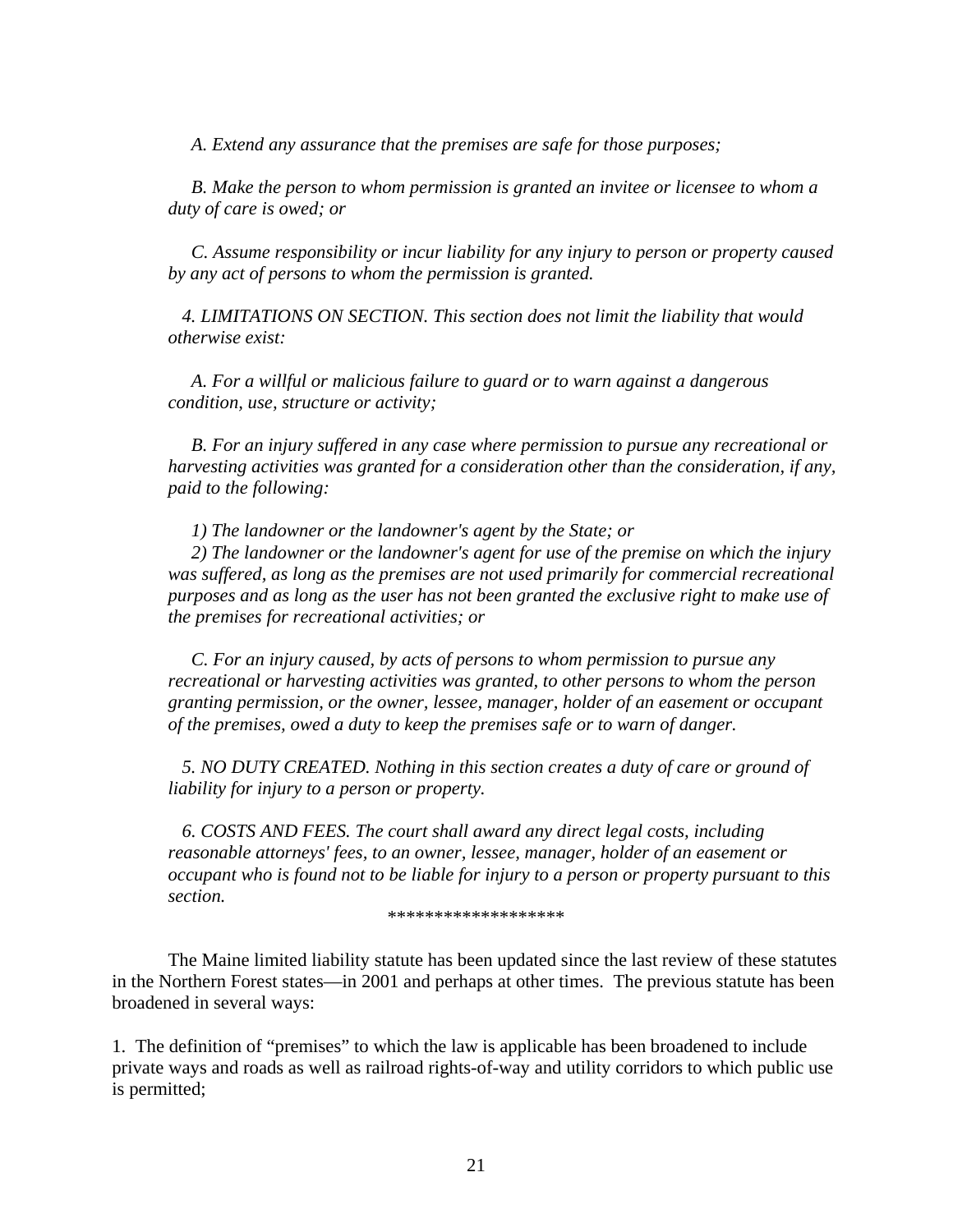2. In the list of recreational or harvesting activities the language (including) "but not limited to" has been added.

3. A definition of occupant has been added that includes a variety of entities that construct and maintain trails for public use.

4. Under "Limited Duty," a sentence has been inserted specifying that the limited duty applies regardless of whether or not permission has been granted.

5. Under 4. Limitations on Section, Part B-2 allows a payment to the landowner or his agent for recreational use as long as the premises are not used primarily for recreational purposes, and as long as the payment is not for exclusive use of the property. Note that Maine is the only Northern Forest state to have such a clause in its limited liability recreational statute.

6. Under 6, "Costs and fees," if an owner, etc. is sued and found not liable, court costs, including attorneys' fees, are awarded to that owner.

### **Court-Determined Breadth and Limitations of the Law**

 No recent cases have been decided since the above changes have occurred in Maine's limited liability statute. As a result, we are forced to look at some previous cases to determine how the statute was previously interpreted.

 Discussion in a recent court case decision refers back to Stanley v. Telcom Maine, Inc. ((1988), 541 A2d 951, 1988). This case involved an injury to a 14-year-old minor who was tobogganing in a commercial sand pit and was injured when she hit a sand mound. The Supreme Judicial Court of Maine, in upholding a lower court decision of summary judgment for the defendant, noted that the limited liability statute applies (1) to minors, (2) to commercially owned areas, and (3) in attractive nuisance situations if the statute otherwise would apply.

 In a 1995 case (Rogers v. Gardner (Civil Action Docket No. CV-93-566, 1995), the statute was ruled to apply to a hunting case, even though the hunting was for a nuisance skunk, as opposed to recreational hunting. The fact that the defendant, whose property was adjacent to the plaintiff, who was frequently out of town, and who allowed the defendant access to his house to a freezer, was insufficient for this to be deemed a consideration for hunting.

 The statute was also found applicable in an automobile accident on Great Northern lands to a person driving on those lands as part of his outfitting business, even though the plaintiff had paid a \$15 fee to the North Main Woods Association. The Court ruled that even if this fee could be considered a consideration, the plaintiff was not given exclusive access to the property, and the property is not used for commercial recreation purposes. (Hafford v. Great Northern Nekoosa Corp 687 A.2d 967, 1996).

 In Landry et al. v. Berube ((1996),Civil Action Document No. CV-94-355), the court ruled that the limited liability recreation statute as it existed in 1992 did not apply to an invited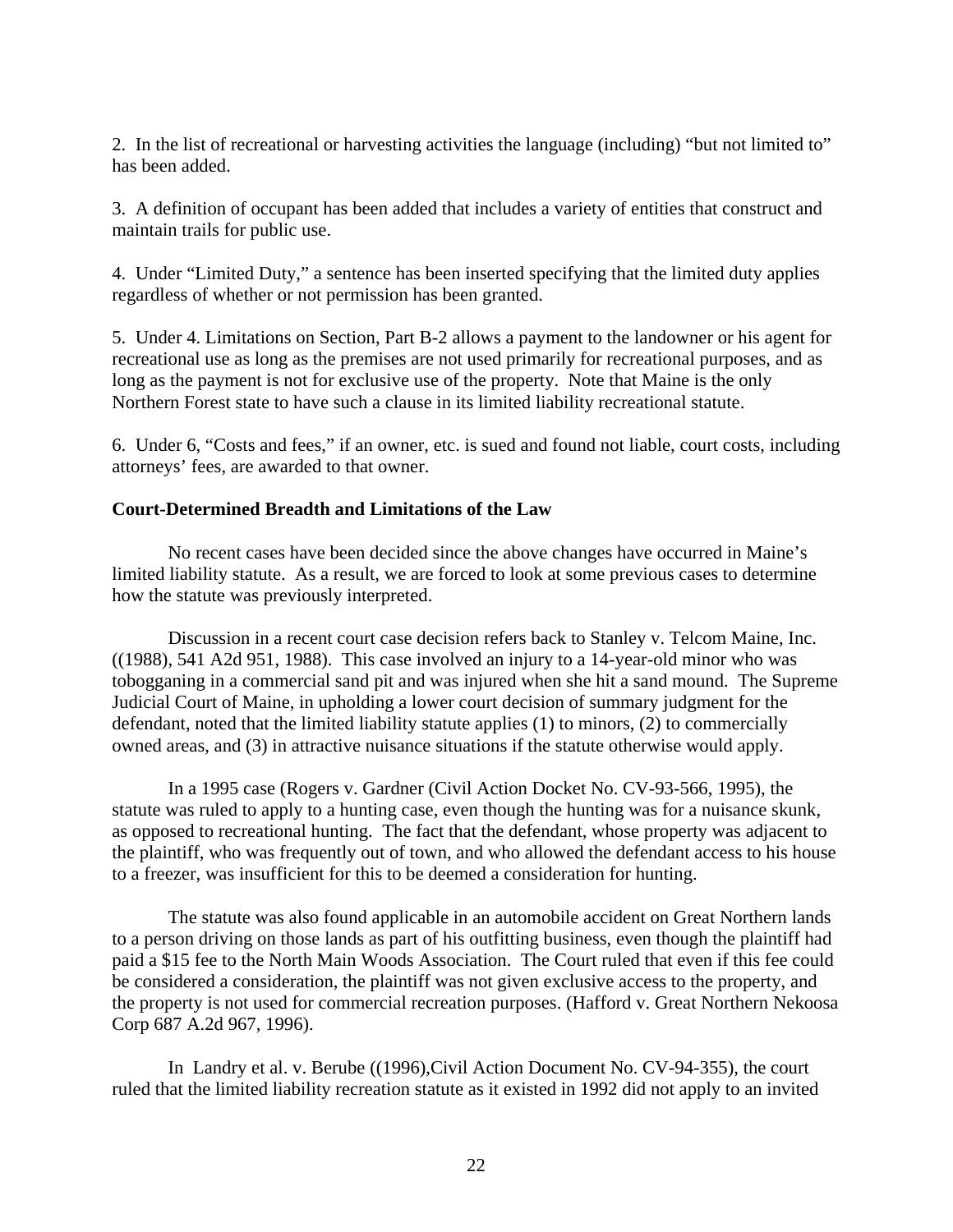guest who broke his leg playing volleyball on a front lawn. The language pertaining to recreation activities covered under the statute has broadened since 1992, but given the intent of the act, which courts give substantial weight to, it is questionable whether the statute would be deemed to apply to this situation today.

 Hauling a couch to a camp, at which point a vehicle accident occurred, was ruled to be pursuing the use of the camp for hunting or fishing, and to be within the provisions of the statute (Robbins v. Great Northern Paper Co., (1989), 557 A. 2d 614).

 The statute does not apply to public lands because the motivation for the statute was to encourage private owners to open their lands for recreation. (Noel v. Ogunquit, 555 A.2d 1054, 1989).

 In a case where a minor was injured while using a wood splitter, the limited liability statute was deemed to apply only to premises liability and not to supervisory negligence in the use of dangerous equipment (Dickinson v. Clark (2001), ME 49, 767A. 2d 303).

 Radley v. Fish ((2004). ME 87; A.2d 1196) involved a bicycle-motorist accident that occurred off the defendant's property (after the bicyclist turned off the property onto a road). It was therefore ruled that the limited liability statute was not applicable.

# **ADDITIONAL PROTECTION OFFERED BY STATUTES OF OTHER NORTHEAST STATES**

 A full analysis of the statutes and court cases of other Northeastern states is beyond the scope of this report. However, the statutes for Massachusetts, Connecticut, Rhode Island, New Jersey, Pennsylvania, Delaware, Maryland, and West Virginia, Virginia were examined. Situations for which the statutes of these states offer additional liability protection for landowners beyond that provided by any of the four Northern Forest States is summarized briefly below.

### **Massachusetts**

**1.** The Massachusetts statute, Massachusetts Law, Chapter 21, Articles 17C-D, attempts first to cover any loopholes that might exist in applying having permission granted by an owner, lessee, or licensee by applying the statute to anyone with an interest in the land, waters, structures, and equipment who legally gives permission.

2. The purposes of use covered by the statute are very broad (see below).

3. The statute specifically applies without limitation to minors, and

4. The statute allows a voluntary contribution or payment if it is not connected to use of the land.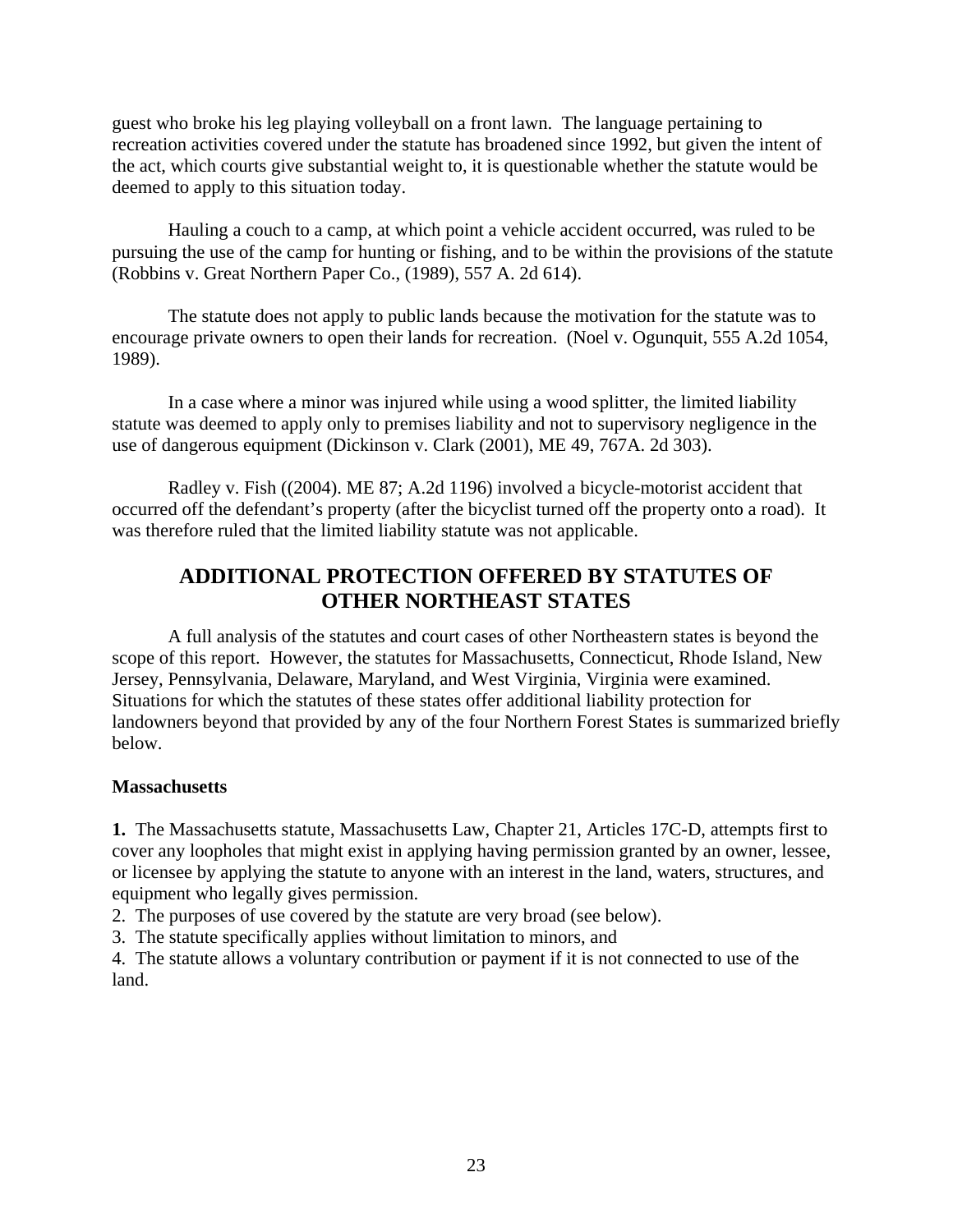### *ALM GL ch. 21, § 17C*

### *§ 17C. Limitation of Liability of Landowners Making Land Available to the Public for Recreational Purposes.*

 *(a) Any person having an interest in land including the structures, buildings, and equipment attached to the land, including without limitation, wetlands, rivers, streams, ponds, lakes, and other bodies of water, who lawfully permits the public to use such land for recreational, conservation, scientific, educational, environmental, ecological, research, religious, or charitable purposes without imposing a charge or fee therefor, or who leases such land for said purposes to the commonwealth or any political subdivision thereof or to any nonprofit corporation, trust or association, shall not be liable for personal injuries or property damage sustained by such members of the public, including without limitation a minor, while on said land in the absence of wilful, wanton, or reckless conduct by such person. Such permission shall not confer upon any member of the public using said land, including without limitation a minor, the status of an invitee or licensee to whom any duty would be owed by said person.* 

*(b) The liability of any person who imposes a charge or fee for the use of his land by the public for the purposes described in subsection (a) shall not be limited by any provision of this section. The term "person" as used in this section shall be deemed to include the person having an interest in the land, his agent, manager, or licensee and shall include without limitation, any governmental body, agency or instrumentality, nonprofit corporation, trust or association, and any director, officer, trustee, member, employee or agent thereof. A contribution or other voluntary payment not required to be made to use such land shall not be considered a charge or fee within the meaning of this section.*

Article 17D additionally covers entry for removal of fuel wood when no charge is made.

#### **Rhode Island**

 The Rhode Island statutes are found in General Laws of Rhode Island, Title 32, Sections 6-1 through 6-6. Section 6-4 specifically covers lands leased to the state or any subdivision or agency thereof, or land in which any of these entities possesses an easement for recreational purposes.

#### **Connecticut**

 The Connecticut General Statutes, Sections 52-557f-i, also (like Rhode Island) cover lands leased to the State or a subdivision thereof.

#### **New Jersey**

The New Jersey Statutes, Title 13, Sections 13:1B15.134-142, apply not to all owners, but to those who are participating in an agreement with the New Jersey Department of Environmental Protection in its Open Lands Management Act. Owners who enter into an "access covenant" with the State, guaranteeing open access, may receive financial assistance and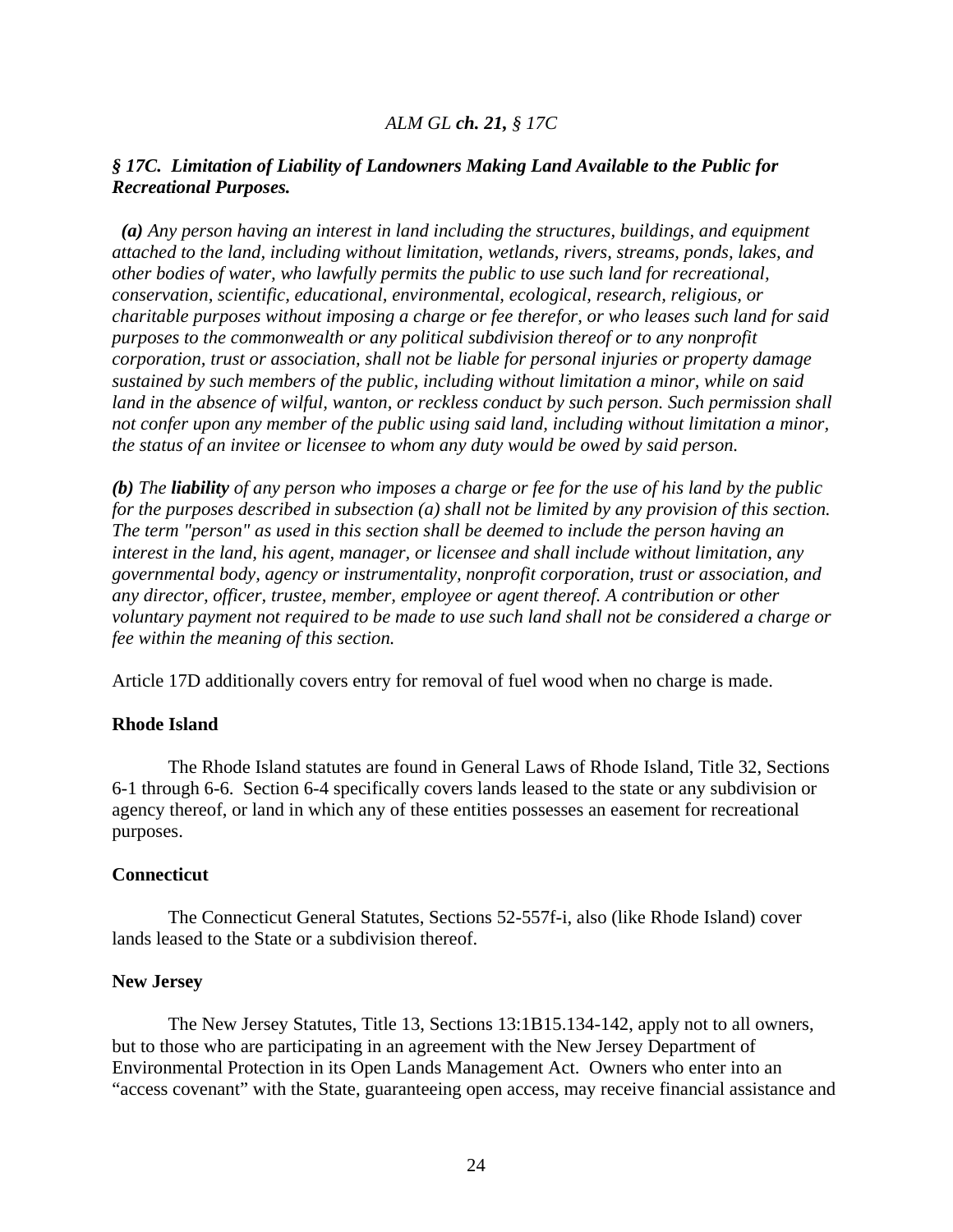in-kind services from the State. Such owners are also offered liability protection similar to that provided by other states.

### **Pennsylvania**

 Pennsylvania Statutes, Title 68, Sections 477-1-8 include a broad definition of the recreation activities and enjoying historical, archaeological, scenic, or scientific site. The Recreational Use definition also includes the words "not limited to" and "any of the following or any combination thereof:

### *§ 477-2. Definitions*

 *(3) "RECREATIONAL PURPOSE" includes, but is not limited to, any of the following, or any combination thereof: hunting, fishing, swimming, boating, camping, picnicking, hiking, pleasure driving, nature study, water skiing, water sports, cave exploration and viewing or enjoying historical, archaeological, scenic, or scientific sites.* 

### **Maryland**

 The Maryland Code, Natural Resources Article, Title 5-1104 does not list recreation activities but states that the limited liability applies to those using the property for any recreational or educational purpose or to cut firewood for personal use.

### **Delaware**

The Delaware Statutes (Delaware Code, Title 7:5901-5907) list recreation activities as well as viewing or enjoying historical, archaeological, scenic or scientific sites. However, the statute indicates that the liability is not limited to the listed activities.

### **West Virginia**

 The West Virginia statute, West Virginia Code Chapter 19-25-1 to 19-25-5, covers "military training or recreational or wildlife propagation purposes." It also covers an owner who grants a lease to federal or state government, any agency thereof, or any county, municipality, or agency thereof.

 West Virginia has also joined Maine in allowing some financial compensation to the owner. Chapter 19-25-5 allows for the activities covered by the statute a payment to the owner not to exceed \$50 per year per participant.

# **ANALYSIS AND FUTURE CONSIDERATIONS FOR THE NORTHERN FOREST STATES**

The purpose of this study has been to analyze the status of the recreational use statutes in the Northern Forest states and to indicate areas where limited liability might be further extended to owners. Based on the above information, additional considerations are provided for each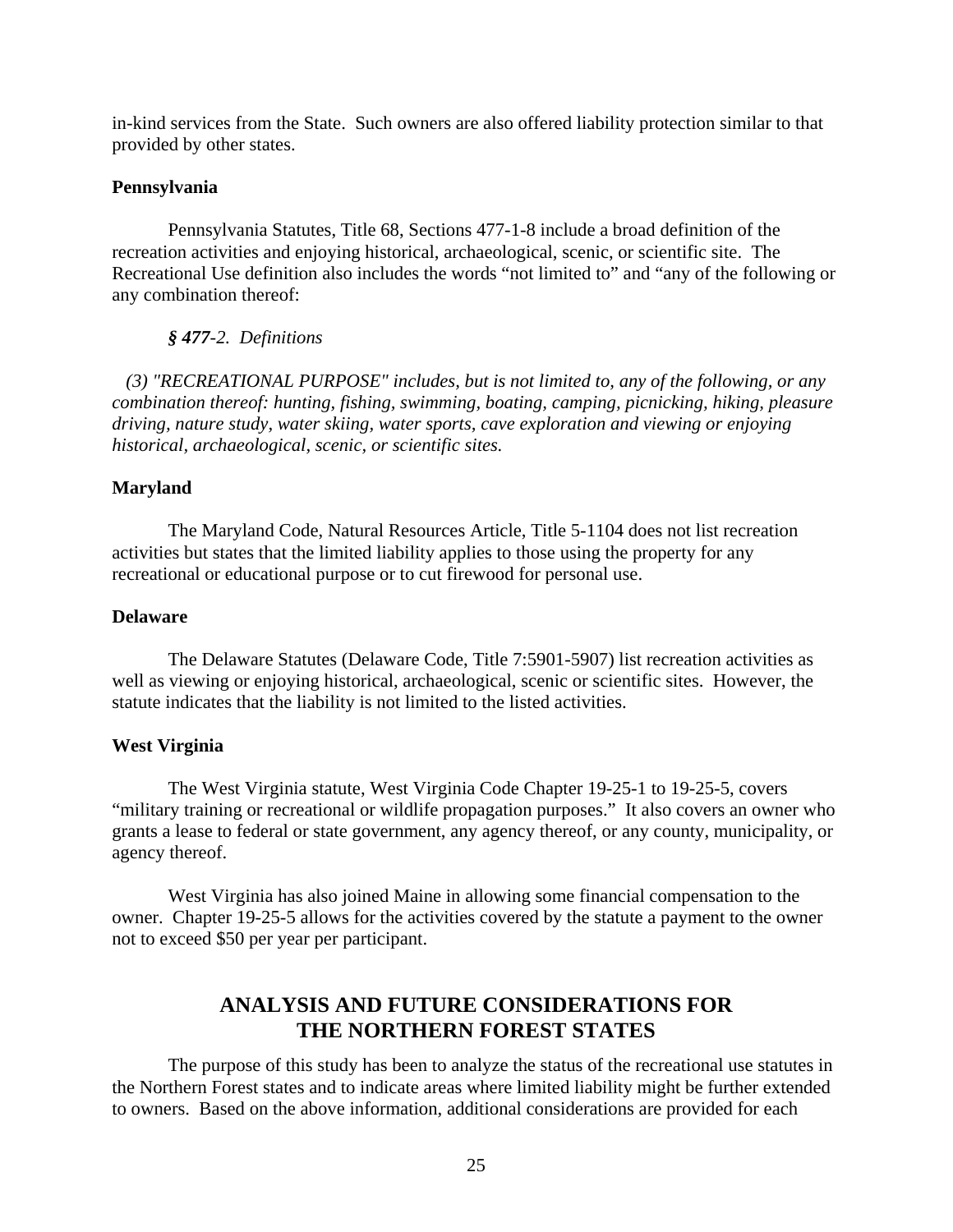state. Each of these considerations has been adopted by at least one other Northeast state. The author takes this position for two reasons (1) the fact that a specific provision has been used in another state contributes to the likelihood that constitutionality will not be a problem if the provision is passed by other states; and (2) incorporating all of the aspects of all 12 Northeastern states would significantly improve the liability protection for any one state.

### **New York**

### **Activities covered:**

 The greatest specific weakness in the list of activities covered by GOL 9-103 is that swimming is not included. Also not specifically mentioned is trail construction, improvements, and maintenance. New York could consider following several other states and including all activities engaged in for recreational, educational, and scientific purposes as well as visits to sites of particular historic or cultural interest. A further rationale for broadening the legislation is that there are situations in which a person who intends to, or has just completed an activity of hunting, hiking, etc. is injured on the property. Depending on the specifics of the case, a court may rule that there is not special protection under the statute because the person was not actively participating in the covered activity at the time of the accident.

### **Status of person covered by statute:**

Currently the legislation applies to an owner, lessee, or occupant. The courts have been inconsistent as to whether trail construction and maintenance people qualify as occupants. New York may want to consider a new section or inserted language in GOL 9-103 that specifically covers these groups. Moreover, one could envision situations where an owner has left his property for a period of time and left a friend, neighbor, or relative in charge, and such person has allowed another person to use the property. In the event of an accident, the person giving permission, assuming he was not living on the property temporarily and thus qualifying as an occupant, would not be subject to the protection of GOL 9-103. New York might consider broadening its statute in a similar way as Maine, by including a definition of occupant that includes trail construction and maintenance activities, and also by following Massachusetts and giving protection to anyone with an interest in the land who legally grants permission.

### **Suitability for the activity:**

 Court challenges to applicability of GOL 9-103 have not been a problem for the primary audiences for whom the legislation was designed—owners of largely undeveloped lands. However, the courts have used the term "suitability" in two different aspects—in terms of whether the land in question was more highly developed than that for which the statute was designed, and also to the general suitability of the property for the activity in question. Careful examination of the extent to which the property is developed and in a developed area seems quite appropriate. However, it does not seem appropriate that a landowner's access to the liability protection offered by the statute should be jeopardized because a recreationist chose to use a given property for a covered activity for which it could be successfully argued that the property is inappropriate. To date this has only occurred regarding bicycling in a front yard (Gutchess v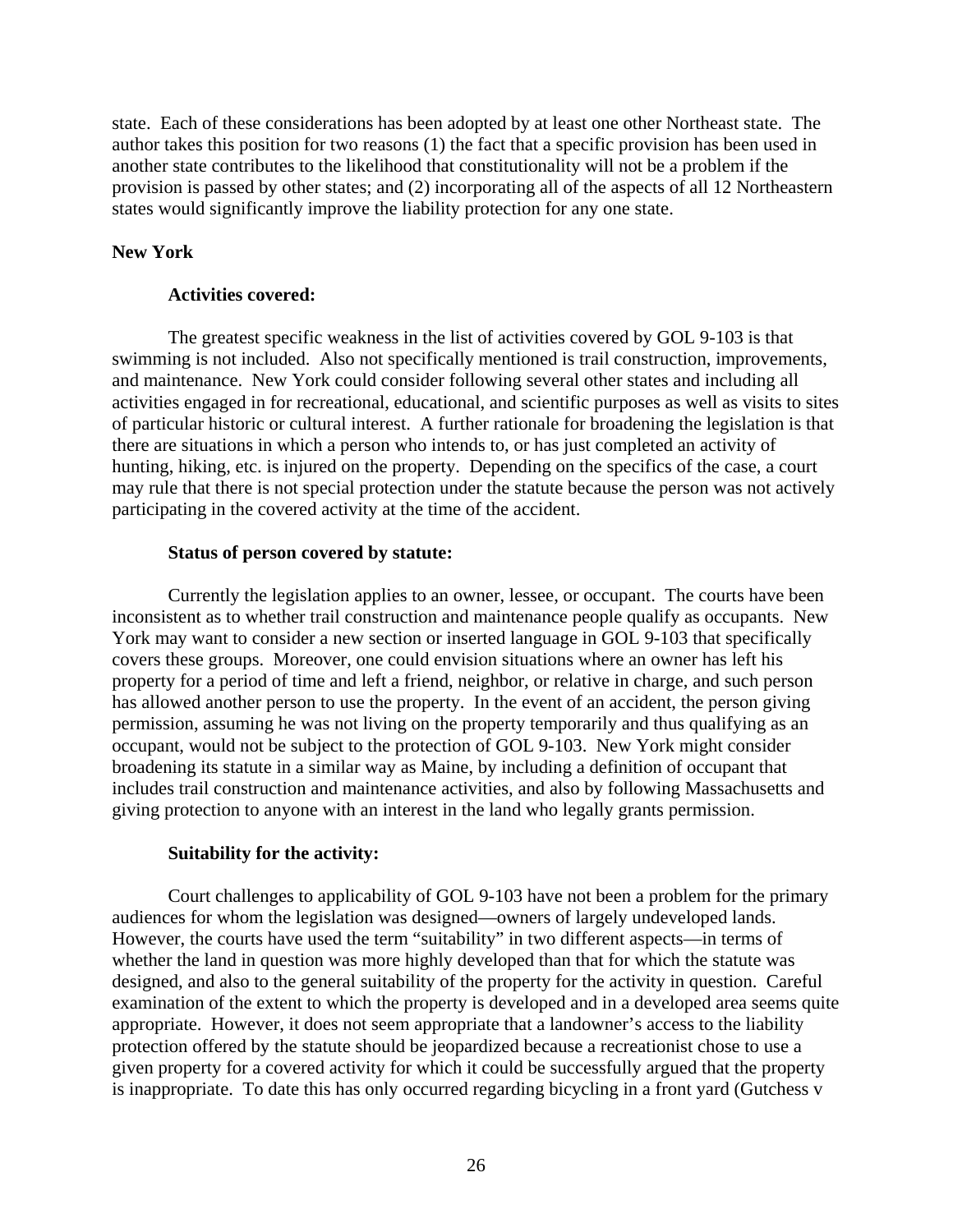Taolli). But it could conceivably happen in other situations (e.g., a motorized recreational vehicle user who attempts to use property that has no trails). Suitability is not expressly written into the GOL, so a clause would need to be added to ensure that the statute would apply in such cases.

### **Type of Lands to which Statute Applies:**

The courts have not been entirely consistent as to the types of land to which GOL 9-103 applies. In Russo v. City of New York and Consolidated Edison (1986), the court went back to the original statute passed in 1956, which applied only for hunting, fishing, trapping, and training of dogs, and whose accompanying legislative memorandum stated that the statute was intended to assist in the management and use of wildlife resources of the state. The Court in Russo v. City of New York and Consolidated Edison stated that "the legislature never intended the statute to (apply to) premises situated in, through, or around highly developed areas, (but only to) land located in remote, undeveloped areas." Thus, the court ruled that the statute did not apply to a strip of land ranging from 125 to 250 feet in width that runs the entire length of Westchester County and perhaps beyond (obviously interrupted in places by streets and roads) In a number of other cases, the courts seem to have recognized that as additional activities have been added to the statute in more recent years, the statute should also apply to less remote properties.

 Although the statute itself does not refer to remote, undeveloped lands, the language cited above in Russo is there for future courts to consider if they wish to make a narrow interpretation based on the historic intent of the statute. Of primary concern is that large portions of New York have become suburbanized or exurbanized to the extent that many holdings suitable for recreation activities, even if they have retained the acreage they had 50 years ago, are no longer in "remote, undeveloped areas." It is interesting that Section 1c, which pertains to farms, is written as though it pertains to all farms, regardless of location. There seems to be no rational reason for treating farms differently from other undeveloped lands with regard to their location. Thus, future court cases should be watched carefully to determine whether narrow court rulings occur with regard to location of the property; if so, a change in the legislation may be warranted.

### **Receipt of Consideration by Owner:**

 As in most other states, owners in New York are not protected under the recreation use statute if they receive any consideration at all directly from the recreationist or other user. It is interesting that the Northern portion of the Northern Forest region has historically had the strongest tradition of open access of undeveloped lands, yet Maine now allows owners to receive a fee when the fee is not for exclusive access or when the primary use of the property is noncommercial. West Virginia also allows the owner to receive up to \$50 per year per recreationist. With the majority of New York lands now posted, New York may wish to consider amending GOL 9-103 to allow some compensation to those who allow others to use their property.

### **Limits of Applicability to Public Areas:**

Because previous New York courts have ruled that the purpose of GOL 9-103 was to provide an incentive for owners to allow public use of their lands gratuitously, the statute has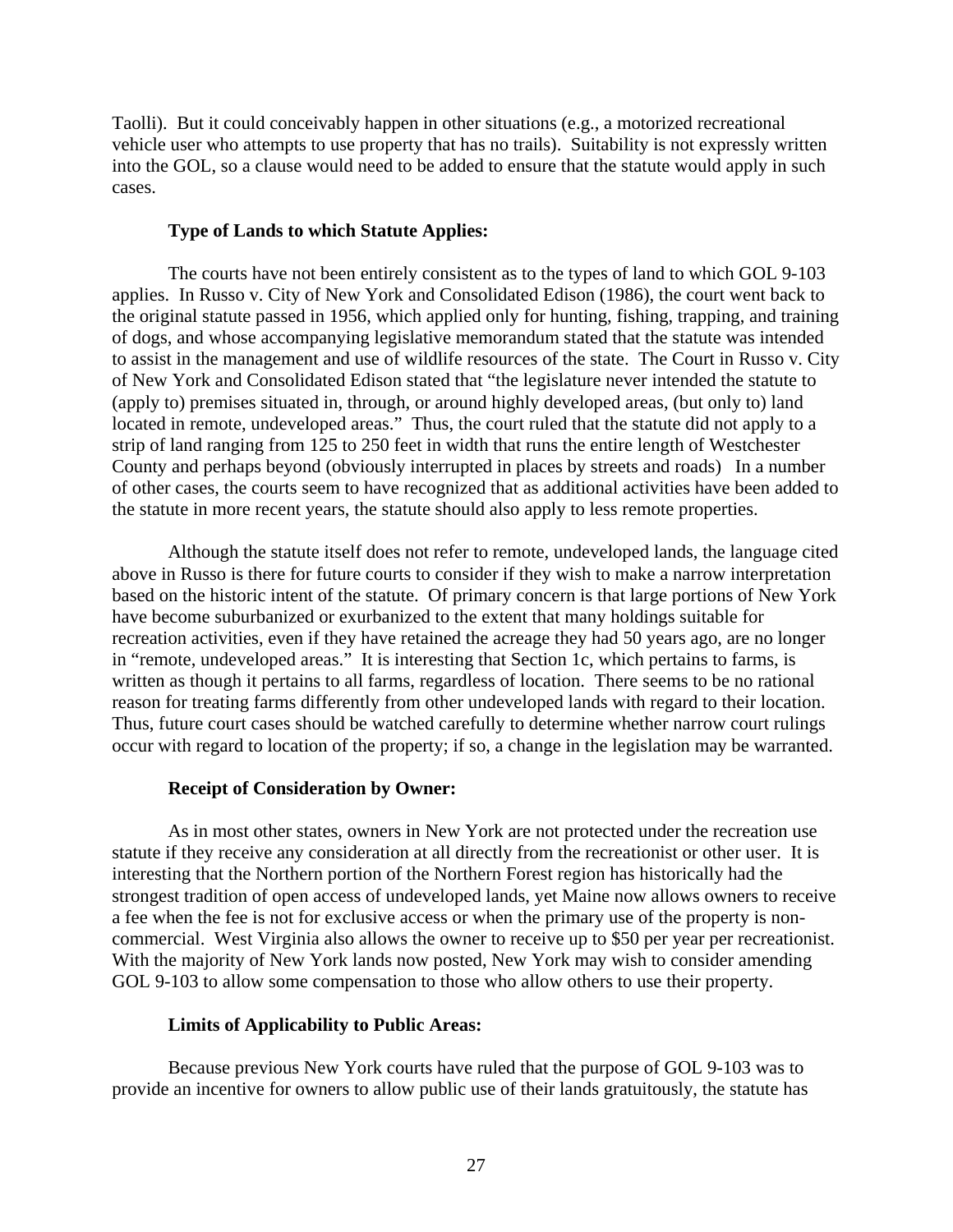always had limited applicability to public lands. Public parks and other areas of any size where improvements have been made and where there is some degree of supervision have generally been ruled not to fall within the scope of the statute, while remote areas such as state forests and wildlife areas, or less remote areas such as golf courses that are totally unsupervised in winter, have generally been ruled to fall under the statute. It should be pointed out that in any of the situations discussed in this report, a finding that the limited liability recreation statute is not applicable does not imply liability on the part of a defendant. Rather, there is no special immunity that applies to these cases, and they must be reargued under common law principles.

#### **Vermont**

Because of 1997 revisions, Vermont's recreational use statute is considerably broader than New York's, except that the Vermont statute does not apply to public lands. The Vermont statute covers virtually all outdoor activities and also work done on properties without charge for conservation and other purposes. No recent court cases are available that indicate loopholes or other possible exceptions to the statute that should be addressed. Vermont might consider whether it would wish to allow owners to receive a voluntary gift or a small payment and still qualify for protection under its recreation use statute.

 Although the statutes in most states were written to apply entirely or primarily to private lands, it is not clear why states and municipalities should have greater liability for open, unimproved lands that they do not supervise. State forests and wildlife management areas are good examples of such lands. Vermont and other states may wish to consider broadening their statutes in this respect. Vermont statute 12 V.S.A. § 5601 holds that the State shall be liable for injuries to persons or property or loss of life caused by negligence of its employees in the same manner and to the same extent as a private person, subject to maximum liability of \$250,000 to one person and aggregate liability of \$500,000 to all persons arising out of a single occurrence.

### **New Hampshire**

 The New Hampshire statutes as modified in recent years appear to be serving landowners well. The number of lawsuits has been minimal, probably due to the combination of the tightness of RSA 212:34, including Section IV that prohibits suits against owners for injuries suffered by recreationists except for special circumstances involving a consideration paid to the owner, a willful or malicious failure to guard or warn against a hazardous situation, or an injury to someone to whom the owner owed a duty of care.

 Looking to the future, although the list of activities covered by RSA 212:34 is broad, a list of activities will never be all-inclusive. Birdwatching is not listed, for example. Scouting for deer without a weapon may not be considered to be hunting. Thus, New Hampshire may wish to consider abandoning the list of activities and instead covering any activity done for recreational, educational, or scientific purposes.

 The New Hampshire statute, like that of most states, holds only when the owner receives no consideration for use of the property. Realizing that many owners feel some responsibility to show prospective recreationists the property and to exercise some supervision over its use, New